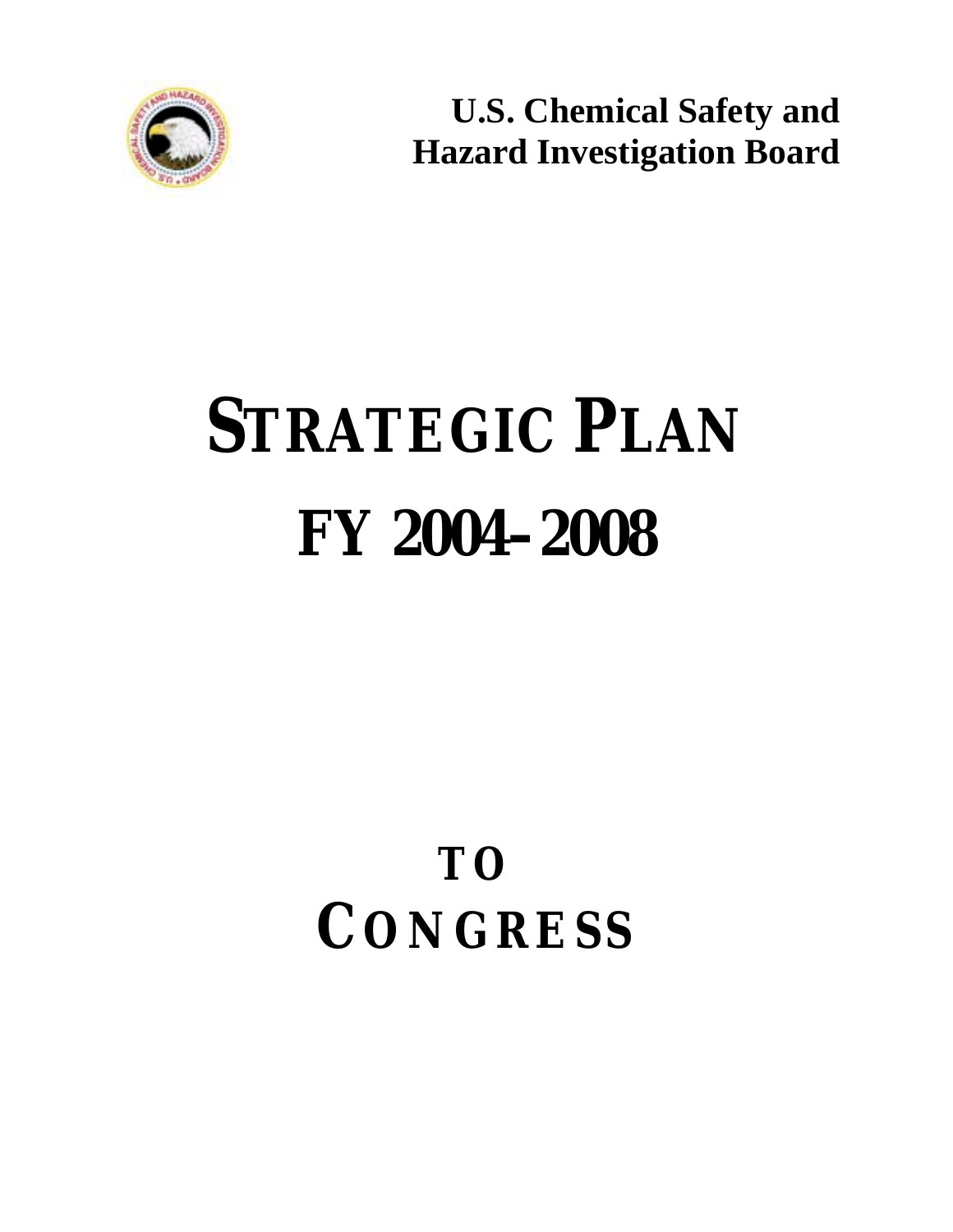The U.S. Chemical Safety and Hazard Investigation Board (CSB) is an independent Federal agency with the mission of investigating major chemical releases and issuing safety recommendations.

CSB is a scientific investigatory agency; it is not an enforcement or regulatory organization. CSB makes recommendations to private industry; to trade and professional associations; and to local, state, and Federal agencies, such as the U.S. Environmental Protection Agency (EPA) and the Occupational Safety and Health Administration (OSHA) at the U.S. Department of Labor. EPA and OSHA regulate the chemical industry and other industries that use chemicals.

CSB stakeholders include chemical companies; labor unions; trade and professional associations; insurance companies; environmental groups; and local, state, and Federal agencies. Our shared interest is preventing chemical accidents and making the country a safer place to live.

The CSB mission is clear—to promote the prevention of chemical incidents. In our first Strategic Plan (for FY2001–2005), we set a goal of initiating five investigations each year. In 2002, we completed four investigation reports and one case study.

Over the past year, we increased the number of investigators on staff. With additional experienced staff, we have set a goal of producing 12 safety products each year. In addition to investigation reports, these products include case studies, hazard studies, and safety bulletins.

We cannot measure our success just by the number of reports we issue. Success is also contingent on the wide dissemination and implementation of safety recommendations from those investigations. We will continue to ensure that our recommendations reach the appropriate audience and are acted upon.

To accomplish our mission, CSB must maintain a highly motivated, productive staff that is experienced, trained, and enthusiastic about our goals.

Over the next 5 years, we will continue to work diligently to reduce risks to workers, the public, and the environment.

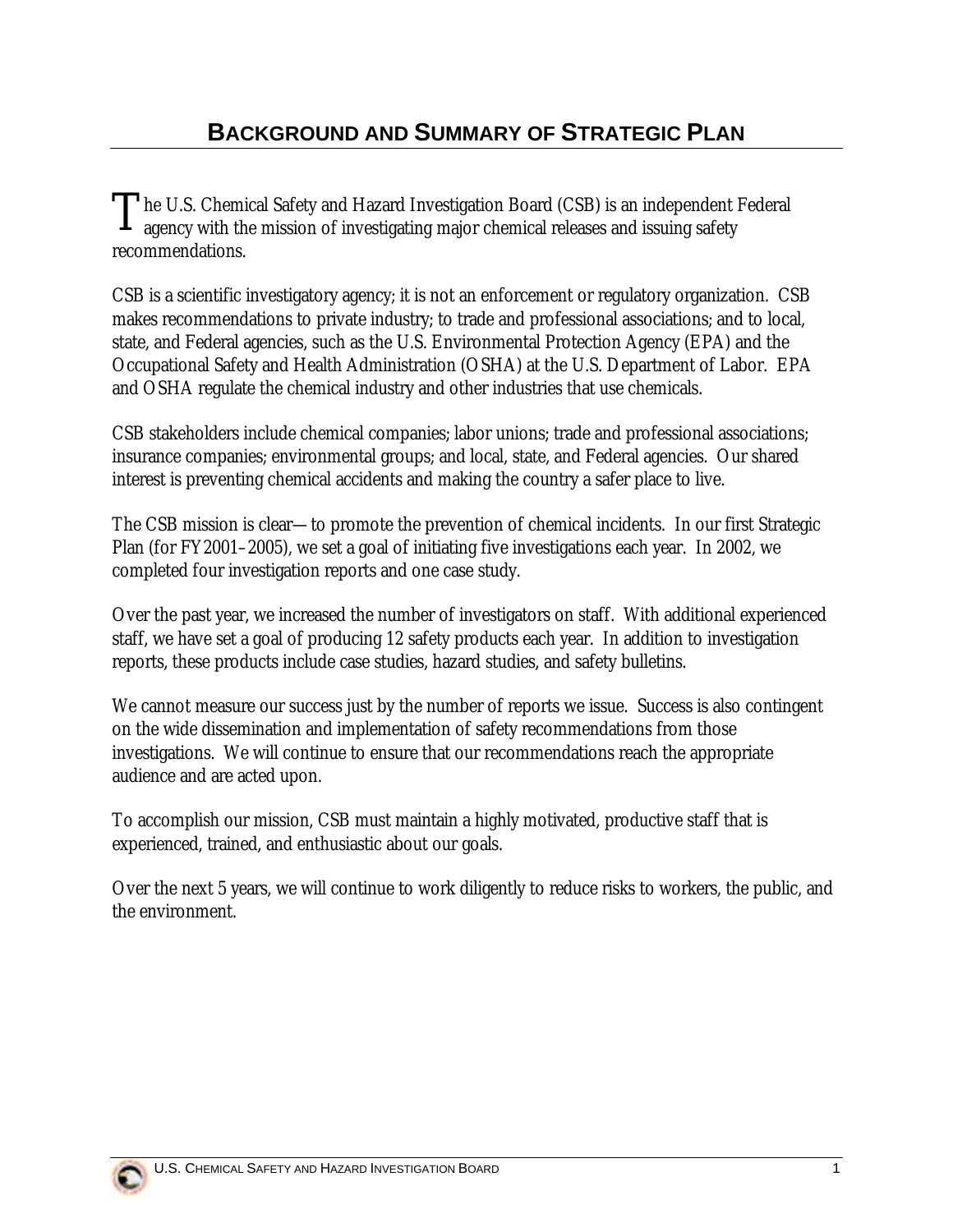The first mission goal focuses on the principal role of CSB—investigating major chemical incidents and producing timely, high quality investigation reports, recommendations, and other technical products.

Beginning in 2004, CSB expects to complete 12 investigations and other safety products each year. Effective coordination and partnering with industry, union, and local, state, and Federal entities are critical to meeting this goal.

Investigation reports contain well-reasoned and precisely targeted recommendations to prevent chemical incidents, protect workers, and ensure public safety. The primary metrics for this goal are the number of products generated each year and their technical quality, based on the reviews of our constituents.

#### **Goal 2**

The second mission goal focuses on the wide implementation of safety recommendations. By 2008, CSB expects to achieve acceptance of 80 percent of its recommendations. In addition, CSB will strategically disseminate its work products and recommendations to targeted audiences by developing more effective relationships with stakeholder groups and representatives. The acceptance rate of safety recommendations and customer surveys will be used to measure our success.

#### **Goal 3**

The third mission goal focuses on maintaining a high performing work force through comprehensive training programs, teambuilding, and individual skills development for all employees; reviewing and updating administrative and personnel policies; and developing and implementing a safety and health plan.

CSB is confident that it can accomplish its FY 2008 goal of a well-managed work force. Our employees are highly motivated and dedicated to the CSB mission. The agency is committed to continual improvement in the management of human resources.

Carolyn W. Merritt Chairman

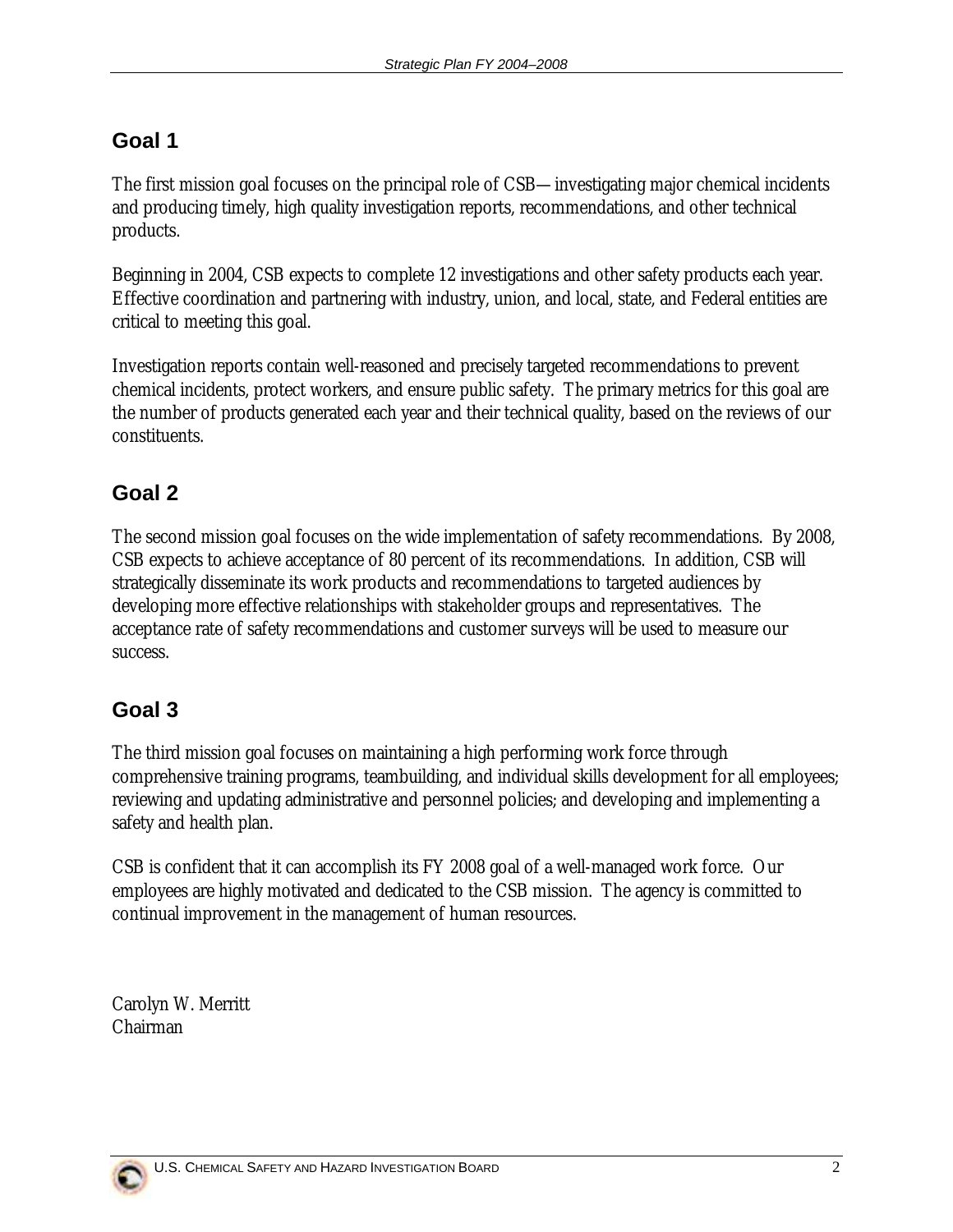#### **CONTENTS**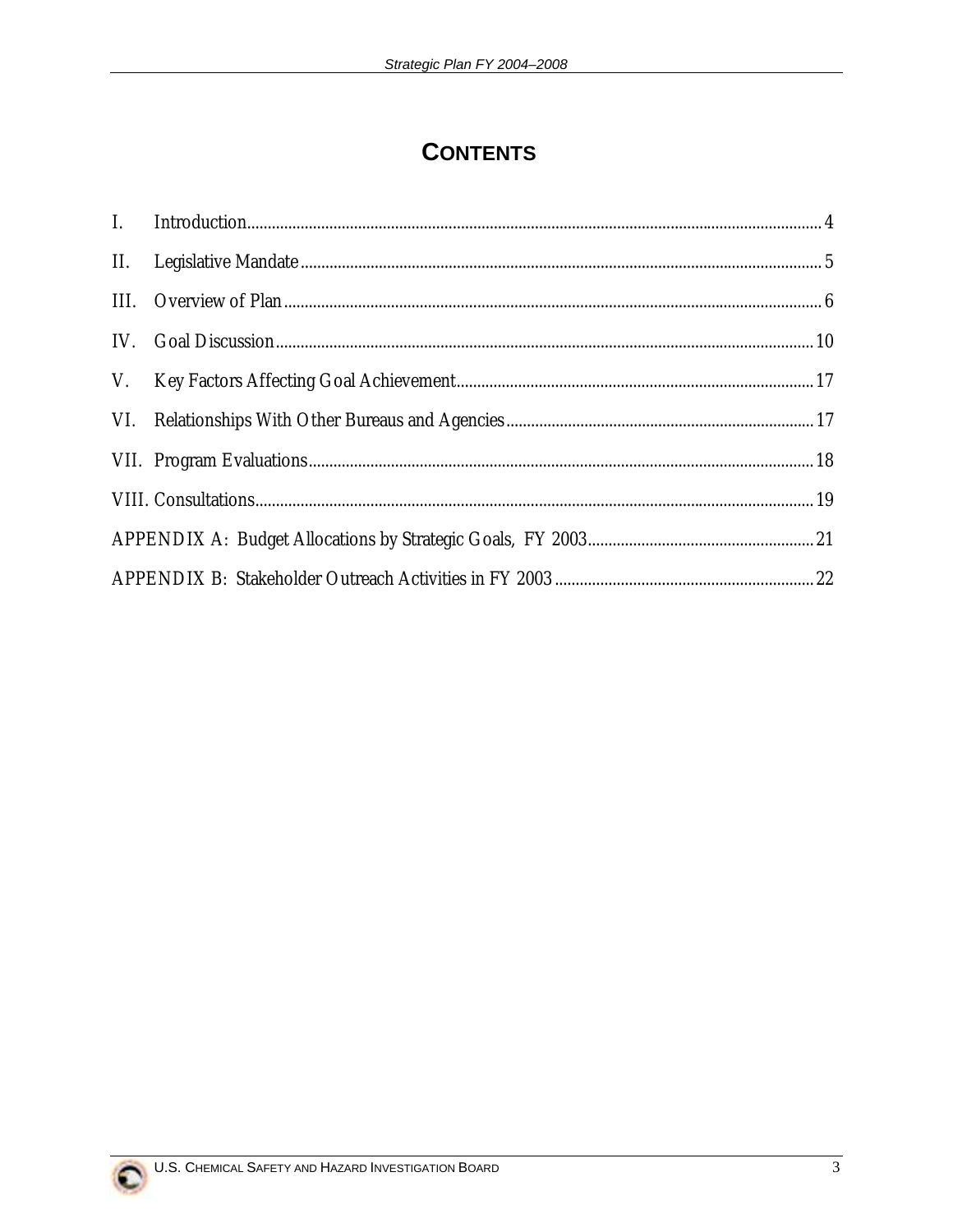#### **I. INTRODUCTION**

#### <span id="page-4-0"></span>**Elements of Strategic Plan**

The CSB Strategic Plan contains the following elements, in addition to this introduction and a statement on our legislative mandate:

- ! Overview with mission and vision statements
- Discussion of goals
- ! Factors that may adversely affect achievement of goals
- **EXECUTE:** Relationships with other agencies
- ! Program evaluation
- **Consultation**

As specified in Section 306 of the Government Performance and Results Act, each long-term goal has up to a 5-year timeframe for completion, as well as a quantitative target for cumulative accomplishment by the final year. The progress toward achievement of long-term goals is tracked through annual performance goals for year one (FY 2004) through year five (FY 2008). These 1 year targets are published in the applicable Annual Performance Plans. Each year, progress toward the goals is reported to Congress and the public through the CSB Annual Performance Report.

#### **How CSB Uses the Strategic Plan**

CSB uses the Strategic Plan as a guide in setting priorities, allocating resources, and making decisions. The plan sets the long-term direction and foundation from which day-to-day decisions are made. It provides the long-range targets and outcomes for annual performance plans.

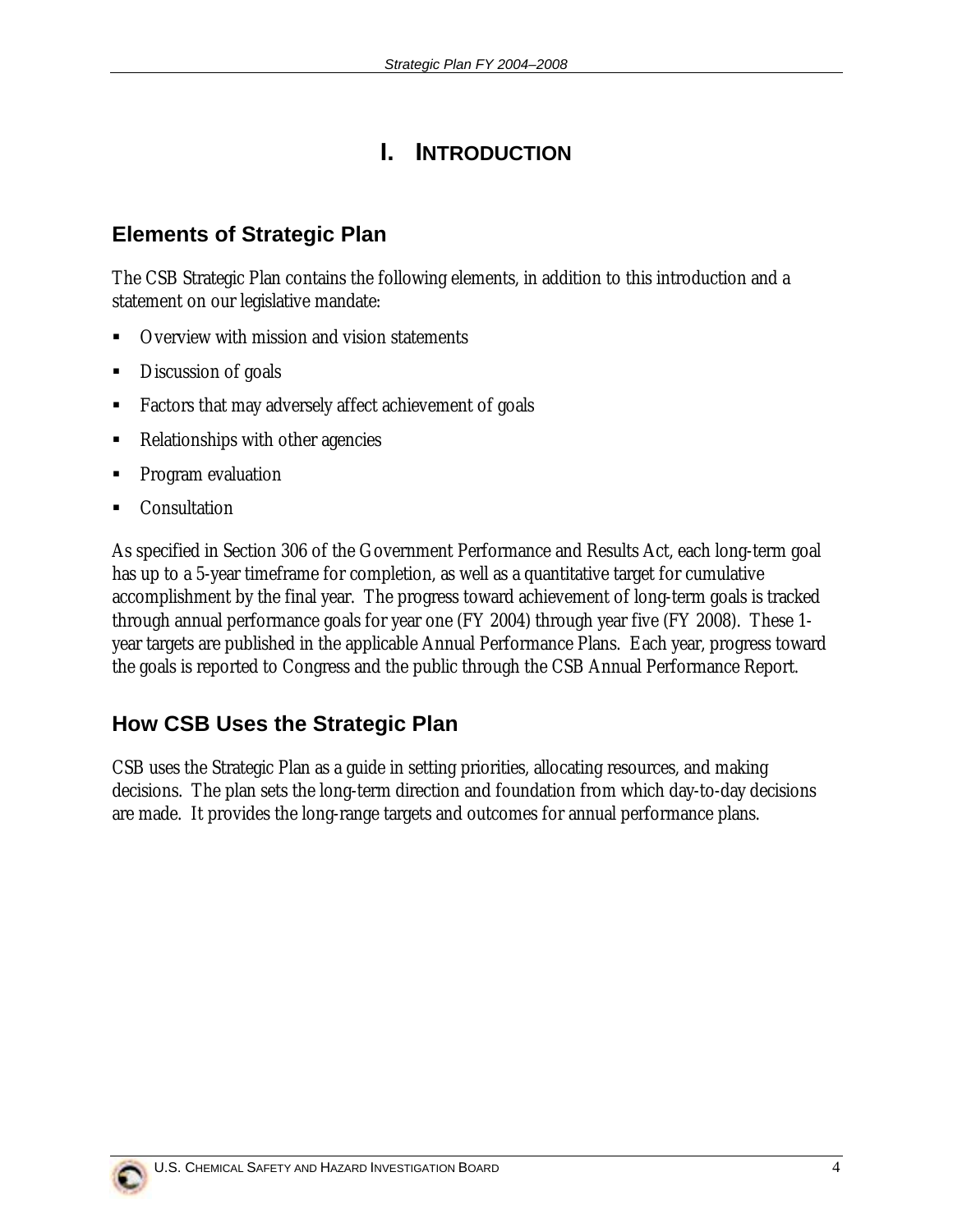#### **II. LEGISLATIVE MANDATE**

<span id="page-5-0"></span>The U.S. Chemical Safety and Hazard Investigation Board (CSB) was created under the Clean Air Act Amendments of 1990. This legislation created an independent safety board to investigate chemical accidents that cause or threaten death, serious injury, or substantial property damage; and to recommend measures to prevent the risk of catastrophic events. The record before Congress in 1989 demonstrated that, though accident prevention had great promise,*"no agency of the United States Government was actively engaged in efforts to prevent chemical accidents . . . "* [Senate Report No. 101-228 (1989); p. 143].

Although Congress determined that 14 agencies were engaged in accident prevention-related activities, it found that there was a need to *"improve the effectiveness of accident prevention programs and reduce the burden of duplicative requirements on regulated entities."* (Senate Report, 1989) The chemical industry agreed with this finding in hearings before Congress. The industry voiced its support *"for a coordinated Federal approach to accident prevention and suggested that an agency like the Board might most effectively carry out that responsibility."* (Senate Report, 1989)

Recognizing the need for a new and focused Federal strategy, Congress modeled CSB after the highly respected National Transportation Safety Board (NTSB). As defined by Congress, the CSB mission is to enhance the safety of workers and the public by uncovering the underlying causes of accidental chemical releases at fixed facilities and motivating remedial action by both the private and public sectors. CSB accomplishes its mission by:

- ! Conducting investigations and reporting on findings regarding the causes of chemical incidents.
- ! Conducting special studies, such as hazard investigations.
- ! Developing, communicating, and advocating recommended actions based on investigative findings.

CSB has a separate and distinct mission and authorities as compared to regulatory agencies such as EPA and OSHA, which conduct inspections after chemical accidents to determine compliance with specific regulations. The focus of these inspections is generally on rules violations.

CSB conducts investigations to determine the root and contributing causes of chemical incidents, regardless of existing regulations, and makes recommendations that may be widely applicable throughout the chemical industry. Recommendations are intended not only to correct facilityspecific operational failures, but also to help owners, managers, regulators, and workers prevent and mitigate the potential for chemical incidents.

CSB has Memoranda of Understanding (MOUs) with EPA, OSHA, NTSB, the Agency for Toxic Substances and Disease Registry (ATSDR), and the Bureau of Alcohol, Tobacco, and Firearms (ATF) to enhance collaboration on investigations.

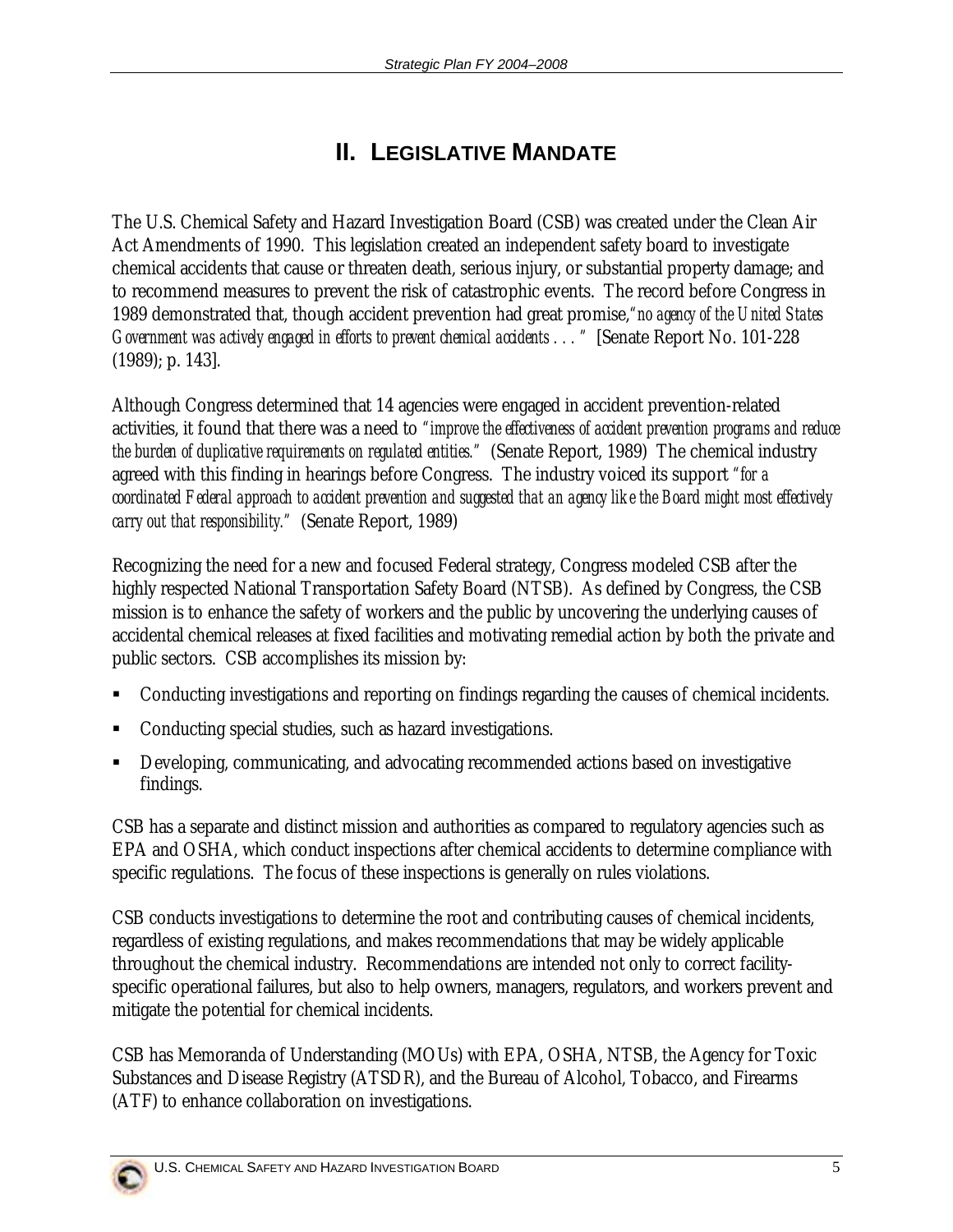#### **III. OVERVIEW OF PLAN**

#### <span id="page-6-0"></span>**CSB Mission Statement**

CSB investigates chemical accidents and hazards, recommending actions to protect workers, the public, and the environment. Our independent, scientific investigations bolster efforts by government, industry, labor, and communities to prevent chemical accidents.

#### **CSB Vision Statement**

CSB reports and recommendations are widely used to safeguard workplaces, communities, and the environment. Businesses that use chemicals operate more safely with accurate information on the causes of past accidents.

#### *Implementing the Mission*

By 2008, CSB will meet the goals of:

Producing timely, high-quality investigation reports, recommendations, and other technical products.

Achieving wide implementation of CSB recommendations and related accident prevention measures.

Maintaining a high performance work organization to ensure effective mission accomplishment.

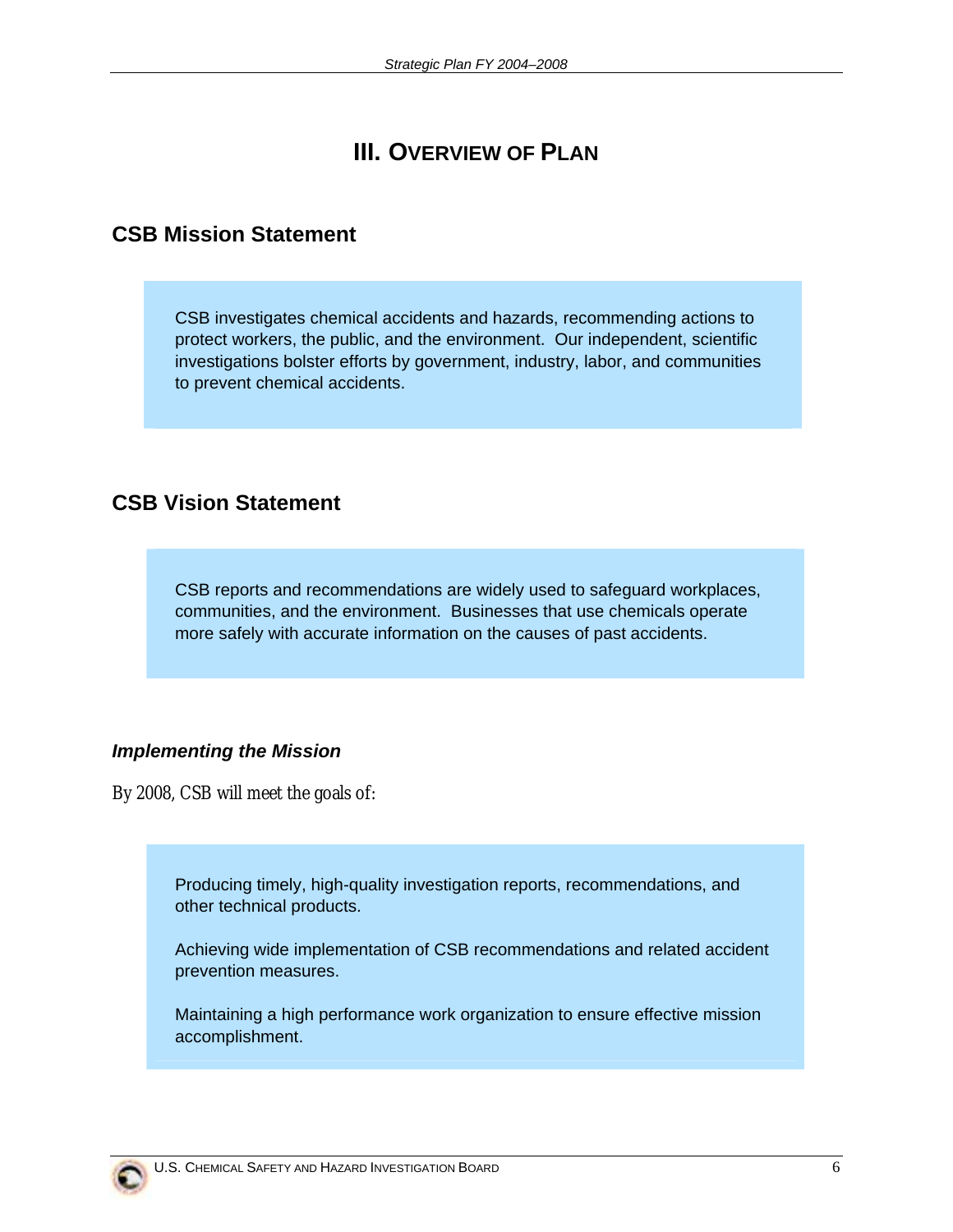Produce timely, high-quality investigation reports, recommendations, and other technical products.

#### *Key Results*

! Twelve safety products (investigation reports, case studies, hazard studies, safety bulletins) completed each year.

#### *Key Strategies (Resources, Skills, and Technology Needed)*

- ! Periodically review criteria for selecting incidents for investigation.
- ! Continually improve the productivity of the investigative process.
- ! Maintain and enhance the training program for investigative staff.
- ! Incorporate new components into investigative analysis (e.g., human factors).
- ! Coordinate with industry; labor; and local, state, and Federal entities to improve the efficiency and effectiveness of investigations.
- ! Conduct local community meetings for incidents that have offsite impact to hear community concerns.

#### *Metrics*

- Number of safety products completed each year.
- ! Customer surveys of the usefulness and quality of CSB products.

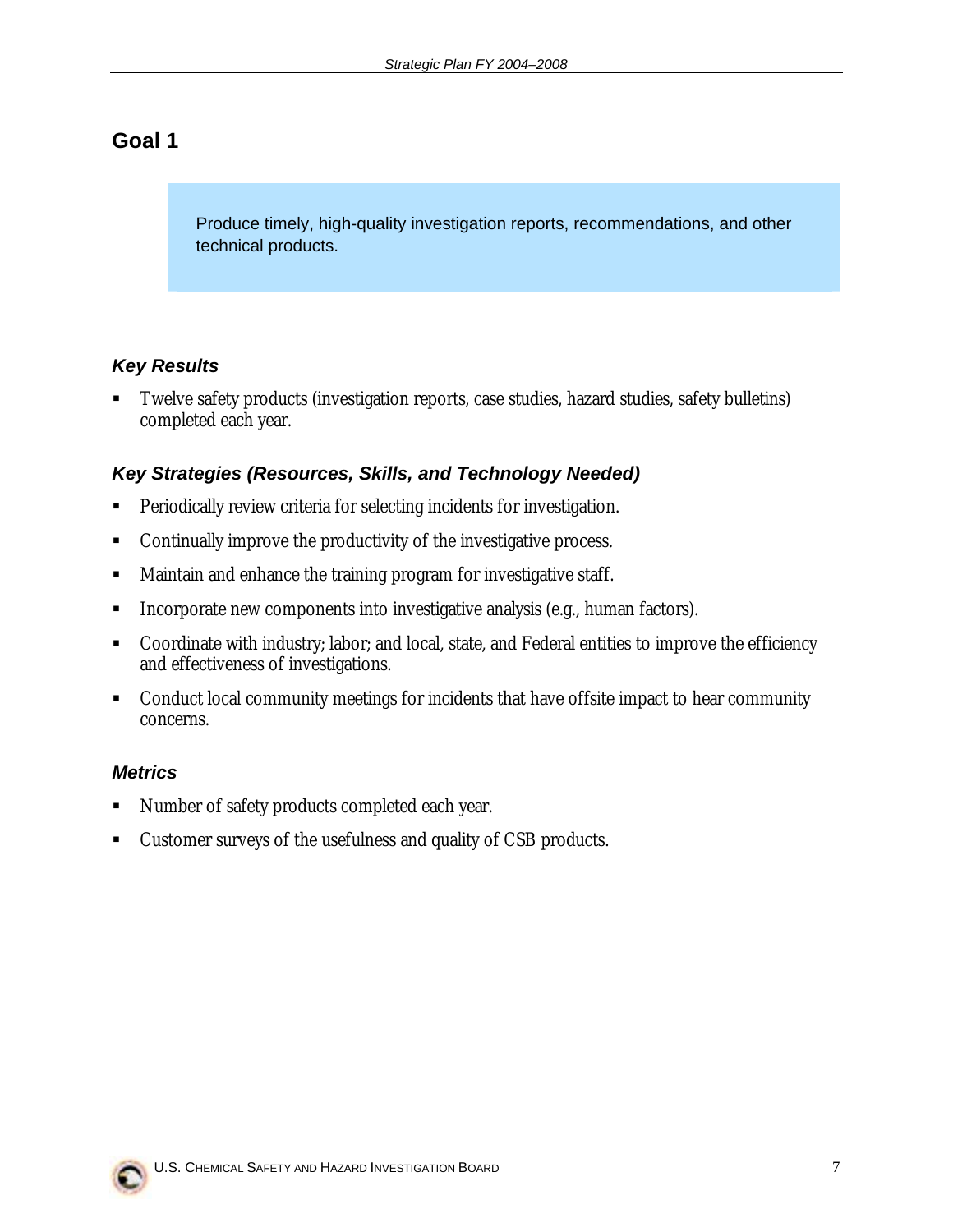Achieve wide implementation of CSB recommendations and related accident prevention measures.

#### *Key Results*

- ! Acceptance rate of 80 percent for CSB recommendations.
- ! Strategic dissemination of CSB reports, recommendations, case studies, and safety bulletins to targeted audiences.

#### *Key Strategies (Resources, Skills, and Technology Needed)*

- ! Develop effective relationships with stakeholders to implement incident investigation recommendations.
- **Develop and implement a plan for each CSB investigation to ensure acceptance and strategic** dissemination of recommendations.
- ! Present CSB recommendations and related accident prevention measures at major chemical safety forums.
- ! Sponsor and organize conferences or symposia based on CSB investigations and studies.
- ! Publish papers and articles that promote the recommendations of CSB investigations.

#### *Metrics*

- Acceptance rate of safety recommendations.
- ! Customer surveys of quality and usefulness of CSB recommendations.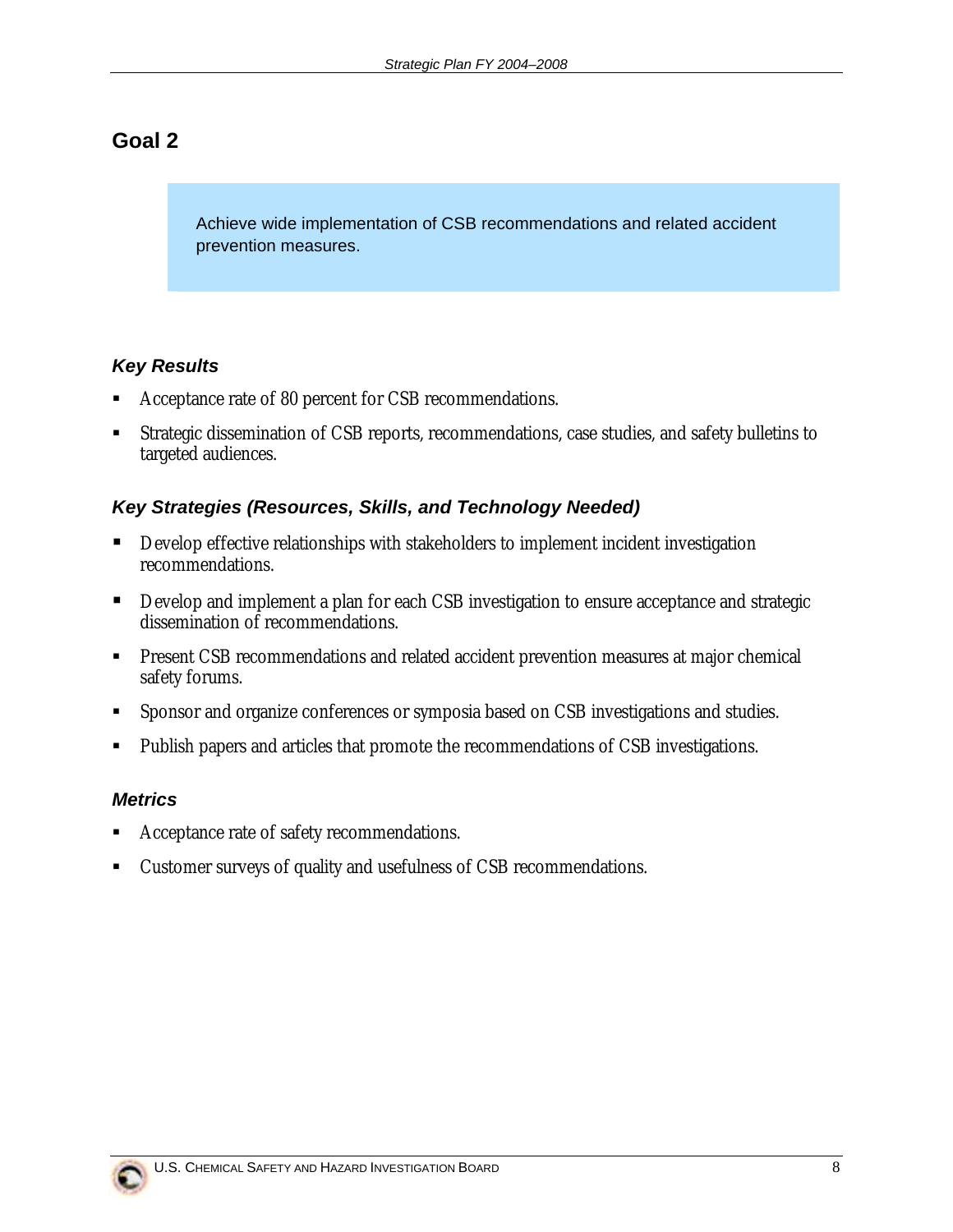Maintain a high-performance work organization to ensure effective mission accomplishment.

#### *Key Results*

- ! Highly motivated, productive staff at all levels of the agency.
- ! A model work environment that fosters teamwork and collaboration.
- ! Agency viewed by staff as a great place to work.
- ! Retain 90 percent of high-performing employees.
- ! 100 percent employee participation in baseline survey of employee satisfaction.

#### *Key Strategies (Resources, Skills, and Technology Needed)*

- ! Review and update administrative and personnel policies, as needed, to maximize productivity and employee satisfaction.
- ! Develop a comprehensive training program, including management training, teambuilding, and individual skills development for all employees.
- **Implement safety and health plan.**

#### *Metrics*

- Staff retention rate.
- Employee satisfaction surveys.

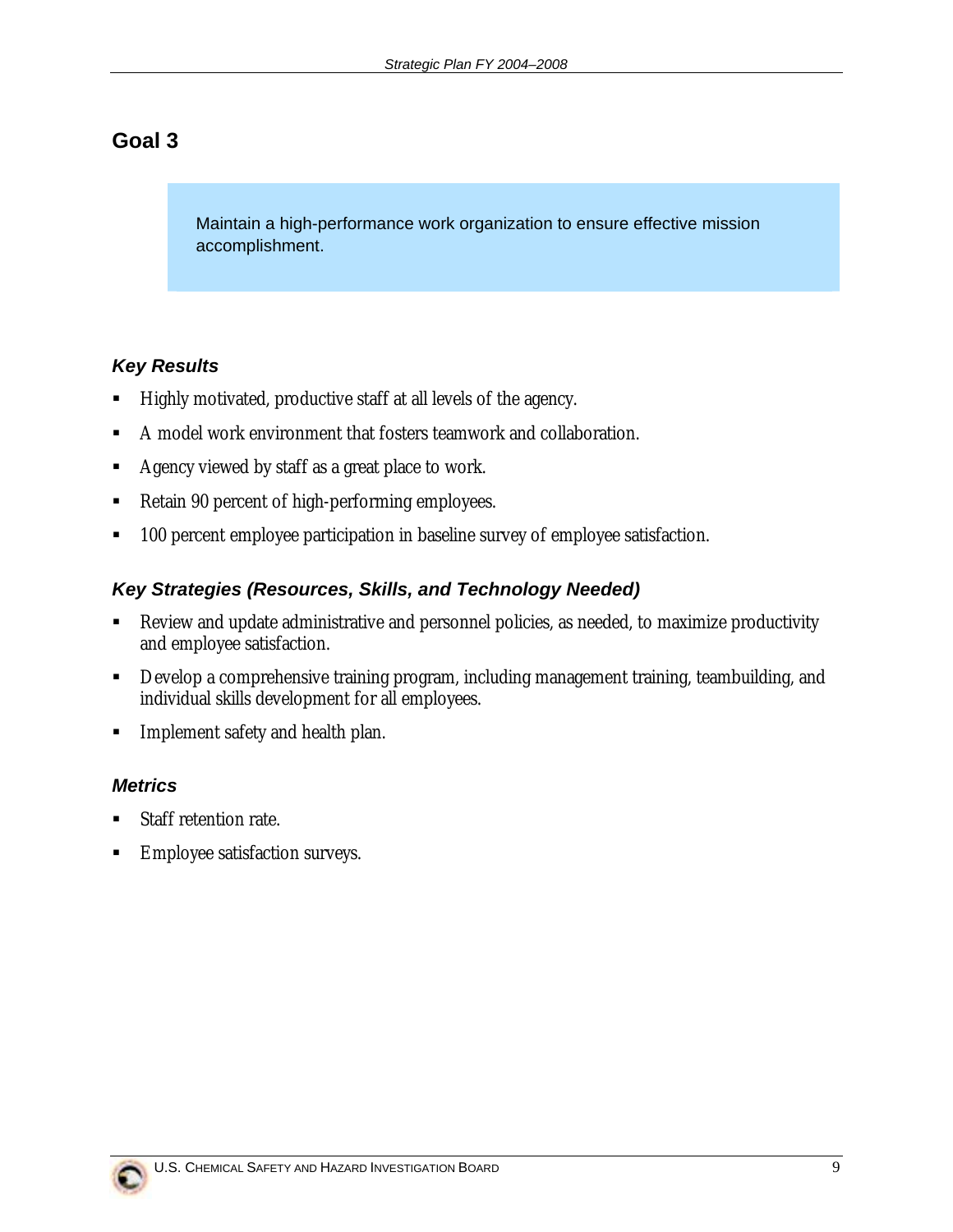#### **IV. GOAL DISCUSSION**

#### <span id="page-10-0"></span>**Goal 1**

Produce timely, high-quality investigation reports, recommendations, and other technical products.

#### *Discussion*

Chemical incidents may cause fatalities and injuries to workers and the public, cause extensive property damage, and harm the environment. Through independent investigations, CSB develops safety recommendations designed to prevent future incidents.

CSB has increased the number of safety products it will produce yearly. These products include investigation reports and hazard studies (which include recommendations), case studies, and safety bulletins. The increased number of investigations into many sectors of the American workplace will allow CSB to have greater impact on the prevention of chemical incidents.

CSB recommendations are the most important tools to effect change. To ensure that our products and recommendations have a timely impact on industrial safety, CSB will increase the efficiency of the investigative process by reducing the time from the occurrence of an incident to the issuance of a report.

CSB investigations continue to highlight the key role human factors play in incident causation. Human factors range from details of the man–machine interface to the influence of organization and staffing. To fully address this issue, CSB will include a human factors component in its investigative analysis.

Most incidents are investigated by other agencies and organizations in addition to CSB. Improving coordination with these groups is important in effectively sharing evidence, recognizing other points of view, and working efficiently with other jurisdictions.

Involving the affected community in the investigation process results in a more comprehensive work product. One way to ensure this involvement is by encouraging the public to present information or raise concerns at public meetings. Such meetings help the public and interested parties understand

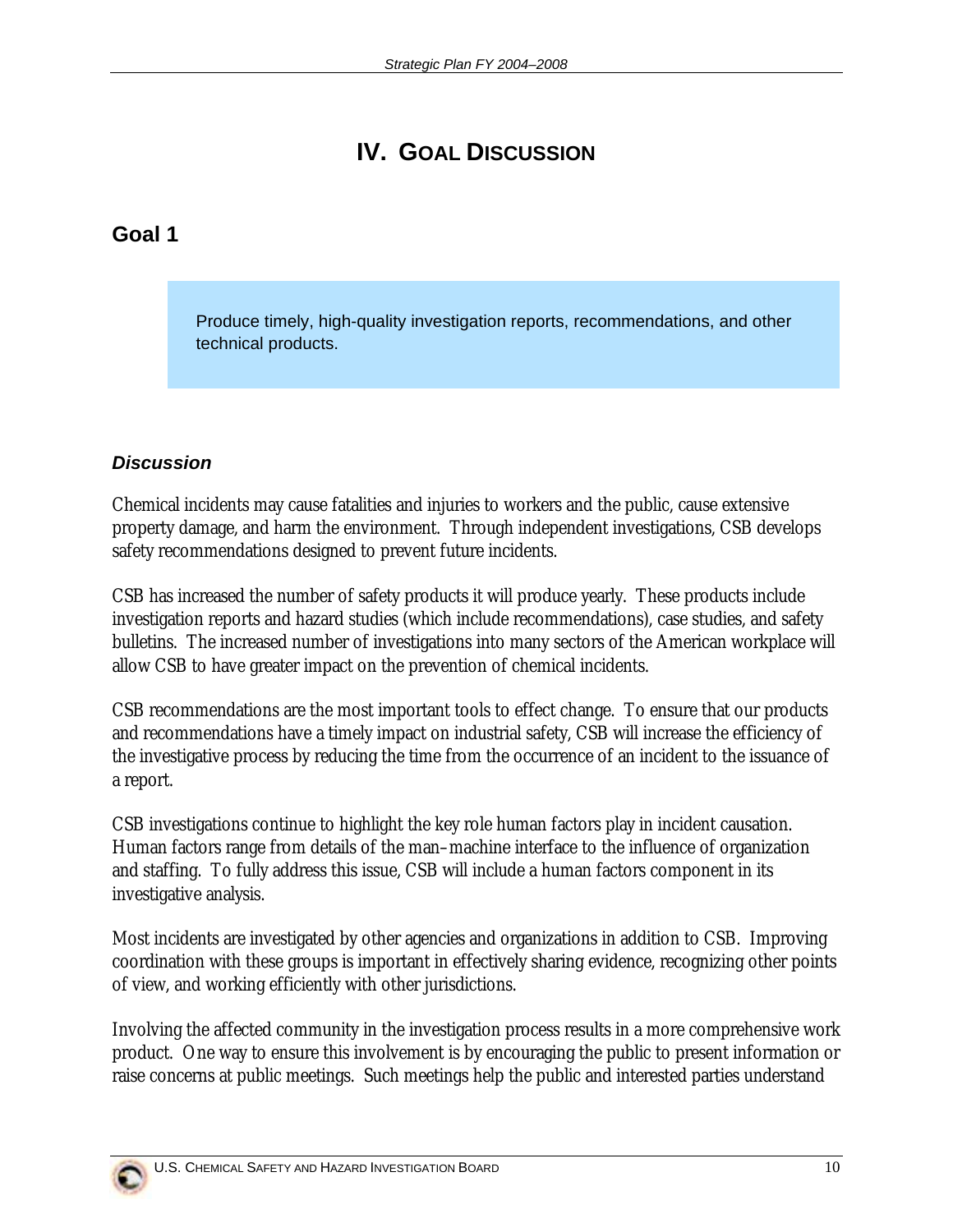the CSB process and work products, and make them aware of potential hazards and preventive measures. Public meetings also assist CSB in understanding what issues are important to the public.

In FY 2003, CSB doubled the size of its investigation staff. Our experience over the last 5 years and the addition of new investigators have highlighted the need for a more focused training program on current and emerging investigative methods and technology.

#### *Baseline Statistics*

During its first 4 years of operation (1998-2001), CSB issued one to two investigation reports each year. In FY 2002, CSB issued four investigation reports and a case study. In FY 2003, CSB issued seven investigation reports, one hazard study, and one safety advisory.

#### *Key Results*

Assuming level funding, the long-term goals/results relative to this mission goal are:

- ! Twelve safety products per year from 2004–2008.
- ! Effective coordination of industry, labor, and local, state, and Federal entities in the conduct of investigations.

A CSB investigation incorporates a causal analysis and targeted recommendations to rectify safety failures. CSB investigations—which are labor- and time-intensive—result in reports that are disseminated to a wide range of stakeholders. The development of safety recommendations demands high levels of analytical and technical research because of the range of affected organizations and economic activities.

Hazard investigations are special studies of causes and methods of preventing or reducing the severity of chemical accidents. Unlike an incident investigation, a hazard investigation typically examines a *series* of related incidents to identify common causes and make recommendations for prevention. In September 2002, the Board completed its first hazard investigation, a landmark 2 year study of the hazards of uncontrolled chemical reactions (i.e., "reactive hazards"). As other safety issues arise in the course of CSB incident investigations, the agency anticipates initiating additional hazard investigations.

Other safety products are occasionally needed to address specific problems or to reach particular audiences. These additional products include:

- Safety bulletins on good-practice information for a specific hazard or operating process.
- ! Case studies of incidents for which no recommendations are issued.
- Safety alerts or advisories to communicate urgent safety information from ongoing investigations.

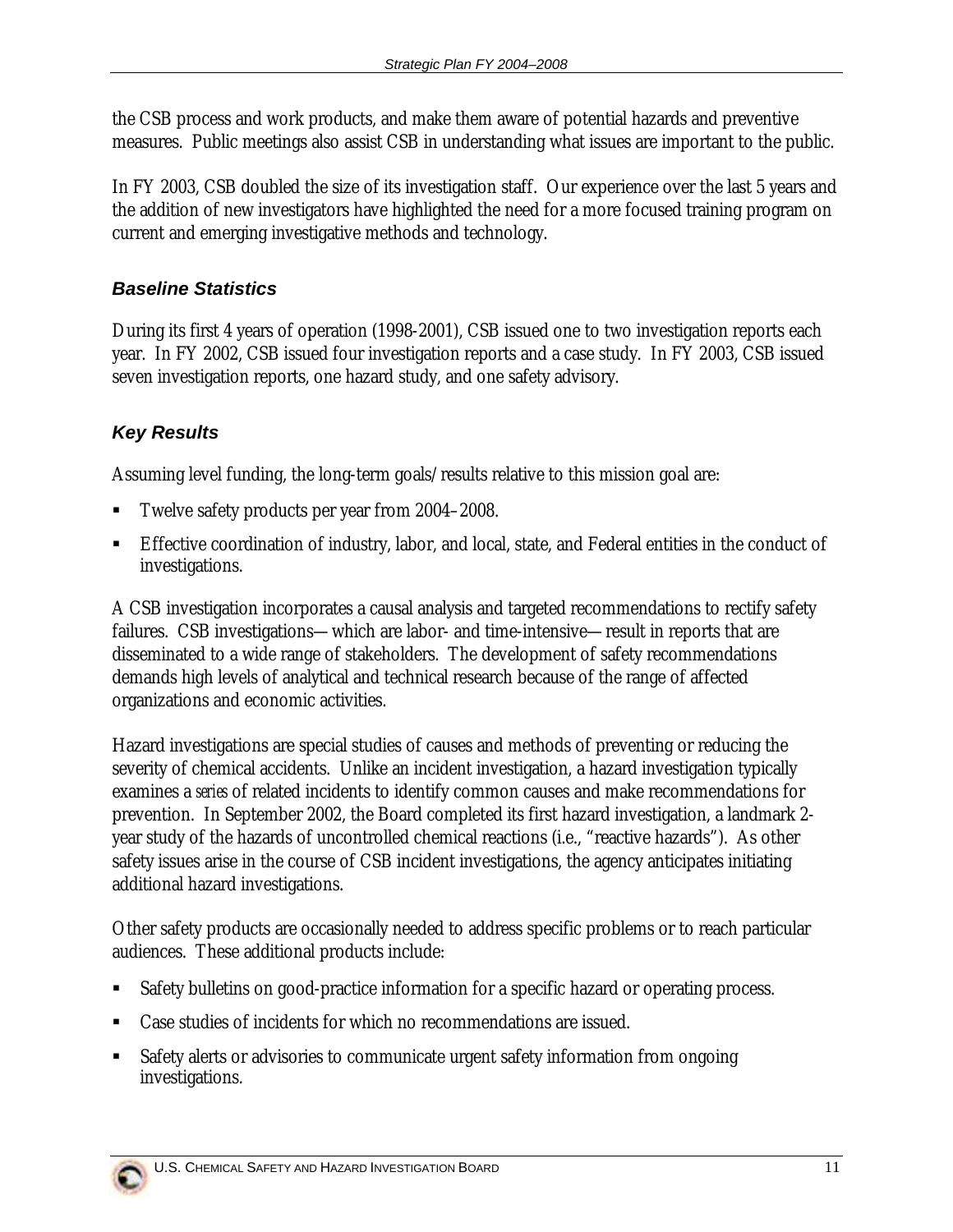Achieve wide implementation of CSB recommendations and related accident prevention measures.

#### *Discussion*

The purpose of the CSB investigation of incidents is to prevent future similar events. This mission is accomplished through widespread acceptance of CSB safety recommendations. Recommendations are the primary tools used by the Board to encourage the implementation of safety improvements, thus protecting workers, the public, and the environment.

CSB recommendations are issued to chemical firms, equipment suppliers, contractors, insurance companies, local authorities, trade associations, or unions, as well as Federal and state regulatory agencies. EPA and OSHA are required to respond to CSB safety recommendations within 180 days, but other recipients have no such legal obligation.

The CSB independent incident investigation process identifies trends or issues that may otherwise be overlooked. CSB recommendations seek not only to address the issues that caused a specific incident, but also to identify necessary changes in management systems that would prevent similar incidents.

In developing recommendations, CSB researches relevant issues and consults closely with experts on industry best practices, codes, and government regulations. CSB is committed to using the best scientific and technical data available in making recommendations.

Acceptance of recommendations requires effective outreach with CSB stakeholders.

In addition to developing Board recommendations, the CSB recommendations staff works with recipients and other interested parties to help ensure the successful acceptance of recommendations.

Board recommendations are issued and closed only by a vote of the Board.

Our completed incident investigation reports are praised for their scientific rigor, their readability and usability, and the applicability and practicality of their safety recommendations. CSB safety recommendations have been accepted and used by state governors, legislatures, trade associations,

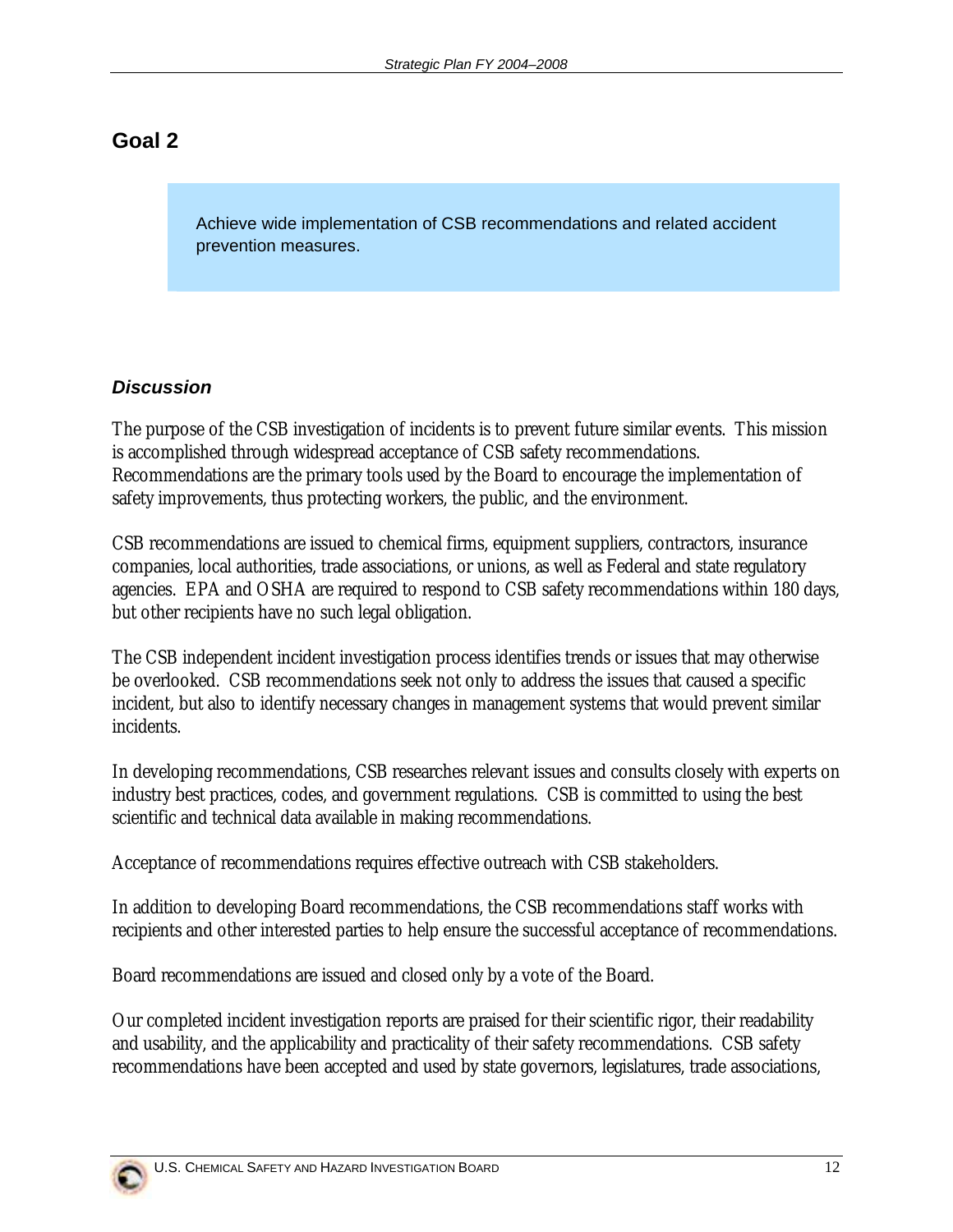companies, and emergency responders. In many other cases, our reports have spawned educational efforts to enhance safety awareness for specific audiences.

In addition to investigation report findings and recommendations, CSB promotes prevention through outreach activities with its stakeholders and with other partners in chemical safety (e.g., academia, professional societies), the international community, the media, and the general public. Relationship development and two-way communication are crucial to delivering accident prevention information and keeping abreast of technology, safety systems development, and public concerns.

The U.S. Congress is a key constituency for the Board. We will keep our authorization and appropriation committees and other representatives informed about the progress of our work and will respond promptly to any request for information concerning our investigations, recommendations, and operations.

#### *Baseline Statistics*

As of July 2003, CSB has issued 168 safety recommendations directed to government agencies, industry, trade associations, labor unions, and other organizations. In virtually all cases, CSB has received good cooperation from recipients. More than 40 recommendations have been successfully closed, and positive actions are underway or planned in the majority of remaining cases.

#### *Key Results*

CSB has set the following long-term goals/results relative to this mission goal:

- ! Acceptance rate of 80 percent for CSB safety recommendations.
- ! Development of effective relationships with stakeholder groups and representatives to implement incident investigation recommendations.
- ! Strategic dissemination of CSB investigation reports, safety bulletins, and case studies to targeted audiences.

To achieve these results, CSB staff develop and implement an outreach plan for each CSB investigation. CSB will also continue to build and maintain a wide network of relationships with academic and professional organizations that can work with us to support the implementation of recommendations.

To facilitate these outreach activities, CSB:

- ! Conducts public meetings to update citizens and interested parties that are affected by chemical incidents.
- ! Sponsors and organizes conferences, symposia, and roundtables with its stakeholders to discuss common activities and to build coalitions on common concerns.

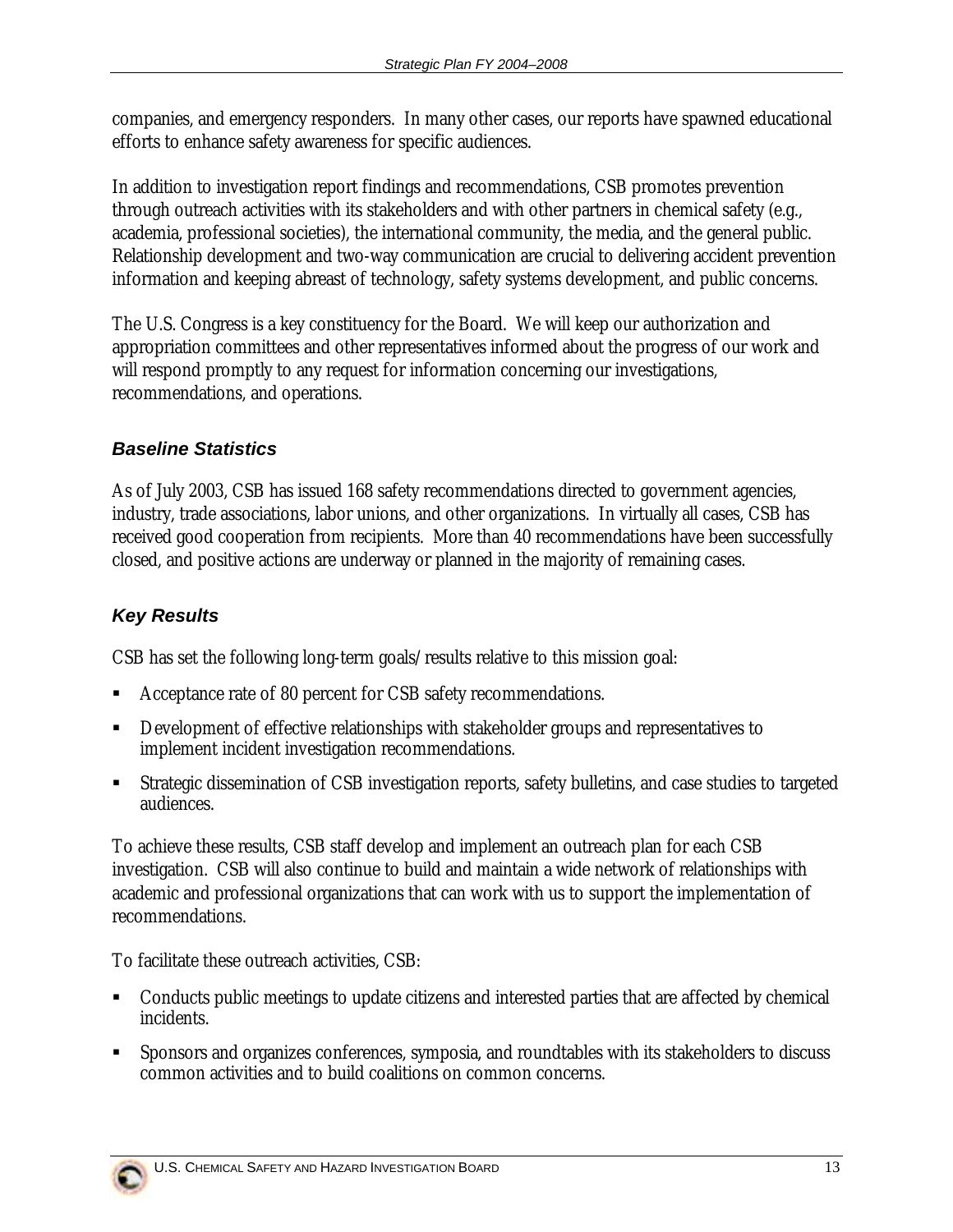- ! Periodically meets with academia, industry, professional and trade associations, unions, and regulatory bodies to discuss ways in which they can promote CSB recommendations.
- ! Presents CSB recommendations and related accident prevention measures at major chemical safety forums.
- ! Publishes papers and articles to promote safety recommendations.

Appendix B lists CSB outreach and related activities for FY 2003.

The newly improved CSB website provides timely information on chemical incidents and prevention. It has proven to be an important avenue for reaching a large and diverse public audience. CSB uses its website to distribute its work products and recommendations.

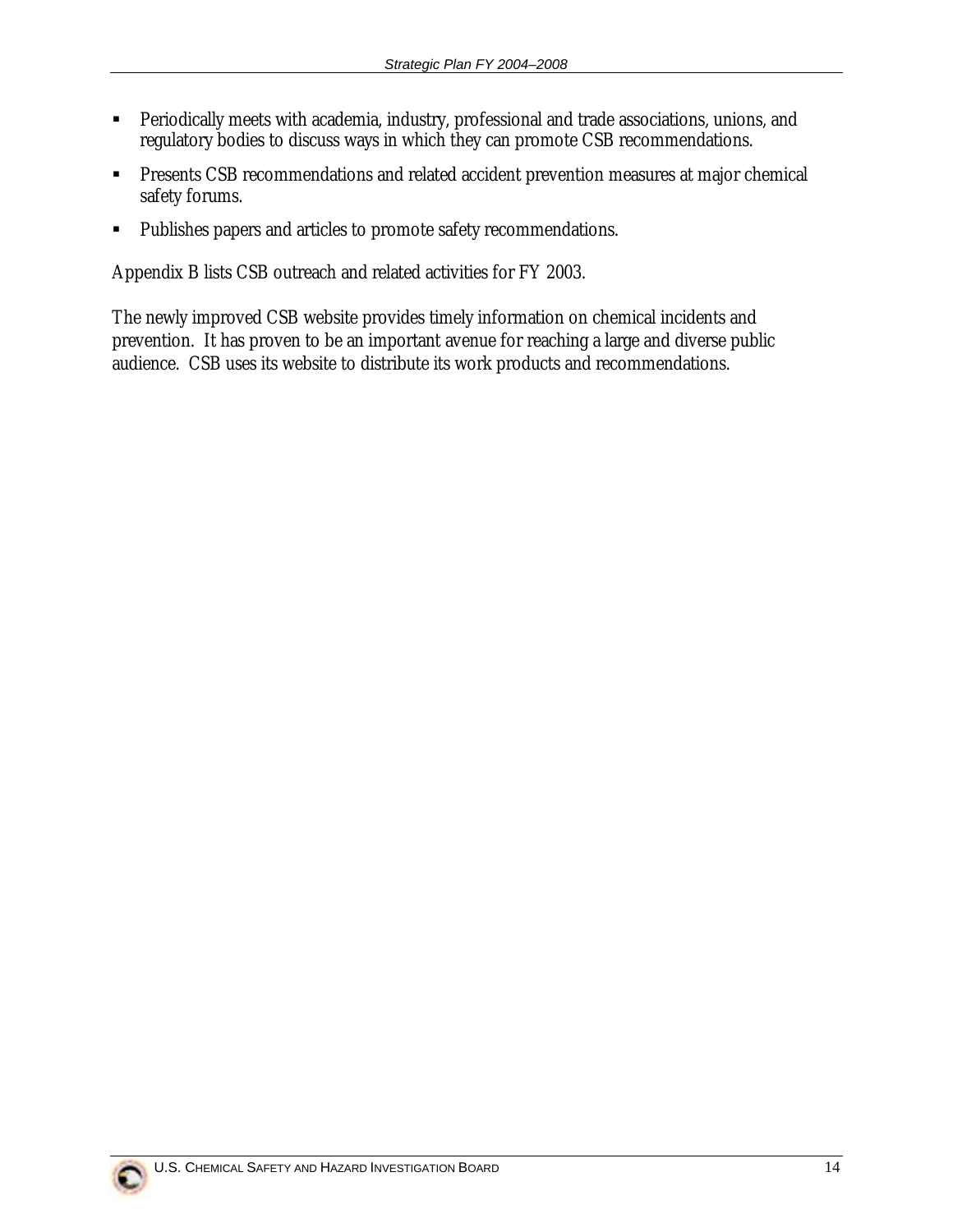Maintain a high performance work organization to ensure effective mission accomplishment.

#### *Discussion*

CSB understands that high performing employees are essential to accomplish its mission. Preventing chemical incidents requires the effective application of human resources to the conduct of quality scientific investigations and to the formulation and promotion of sound safety recommendations.

When CSB began operation in November 1998 as a new Federal agency, it lacked adequate staff and infrastructure. Since that time, however, CSB has devoted considerable resources to hiring exceptional personnel and developing its basic organizational infrastructure. From FY2004–2008, CSB will build on the current foundation to improve the performance, training, productivity, and satisfaction of its workforce.

#### *Key Results*

The key outcomes for this goal are to increase the productivity of staff and to continue to develop a work environment that fosters teamwork. In pursuing these objectives, CSB will improve the quality and increase the number of its investigations. At the same time, CSB expects that its employees will view the agency as a great place to work. A key element of this mission goal is to retain a high proportion of staff and attract quality employees when positions become vacant.

#### *Key Strategies*

CSB has already developed most of its basic organizational policies. Their effective implementation is a key means of achieving a high performance workplace. CSB will review and update personnel and administrative policies as needed to maximize productivity and employee satisfaction and to ensure that all policies complement our strategic goals.

CSB will continue to focus its attention on human capital issues, particularly staff training. The new Human Resources Director will manage these efforts.

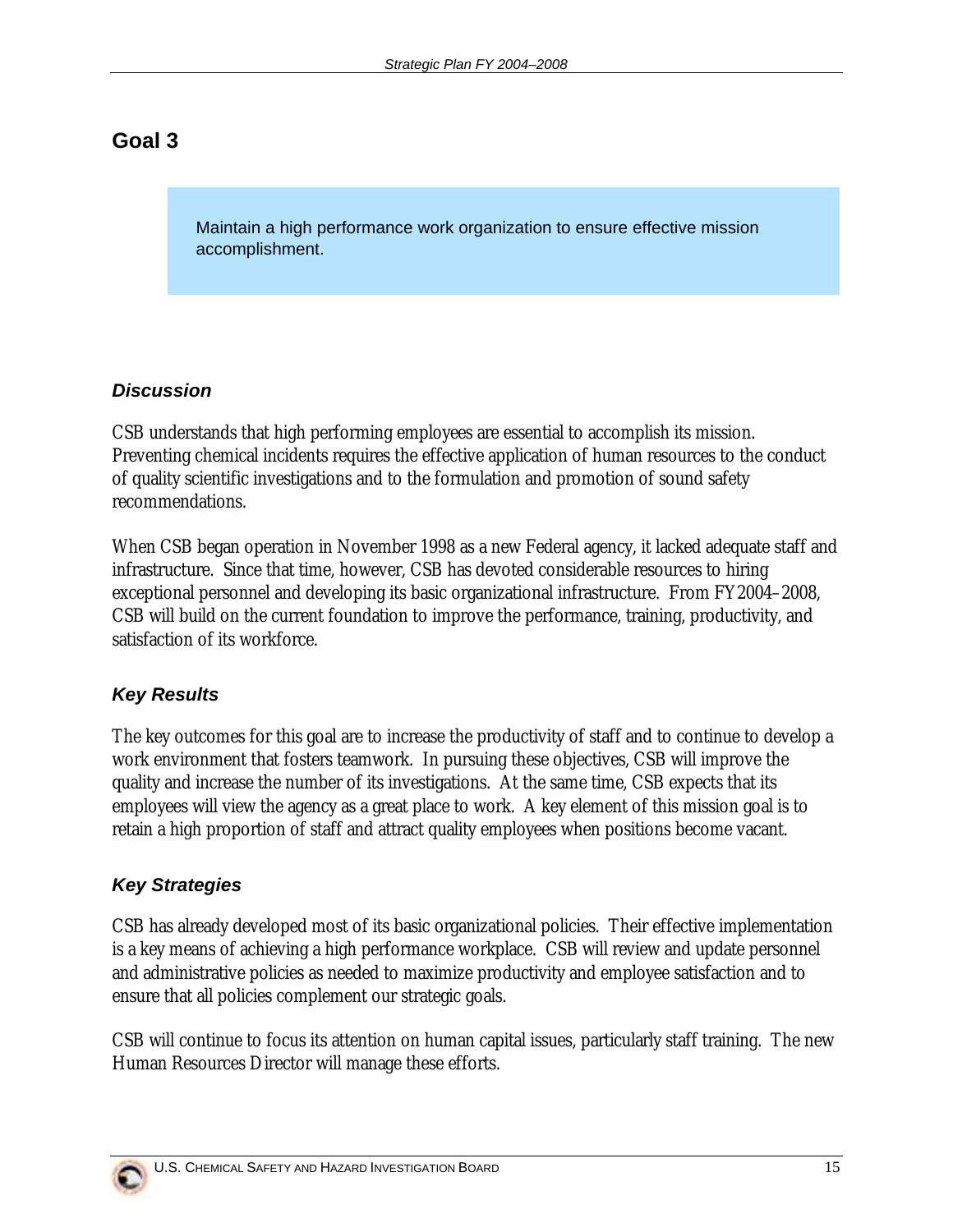Training (both formal and on-the-job) is essential to the development of a skilled, proficient staff. CSB will develop a comprehensive technical training program for investigative and safety program staff, in addition to supervisory training on teambuilding and a consensus approach to decision making. All employees will have individual development plans and participate in ongoing teambuilding exercises.

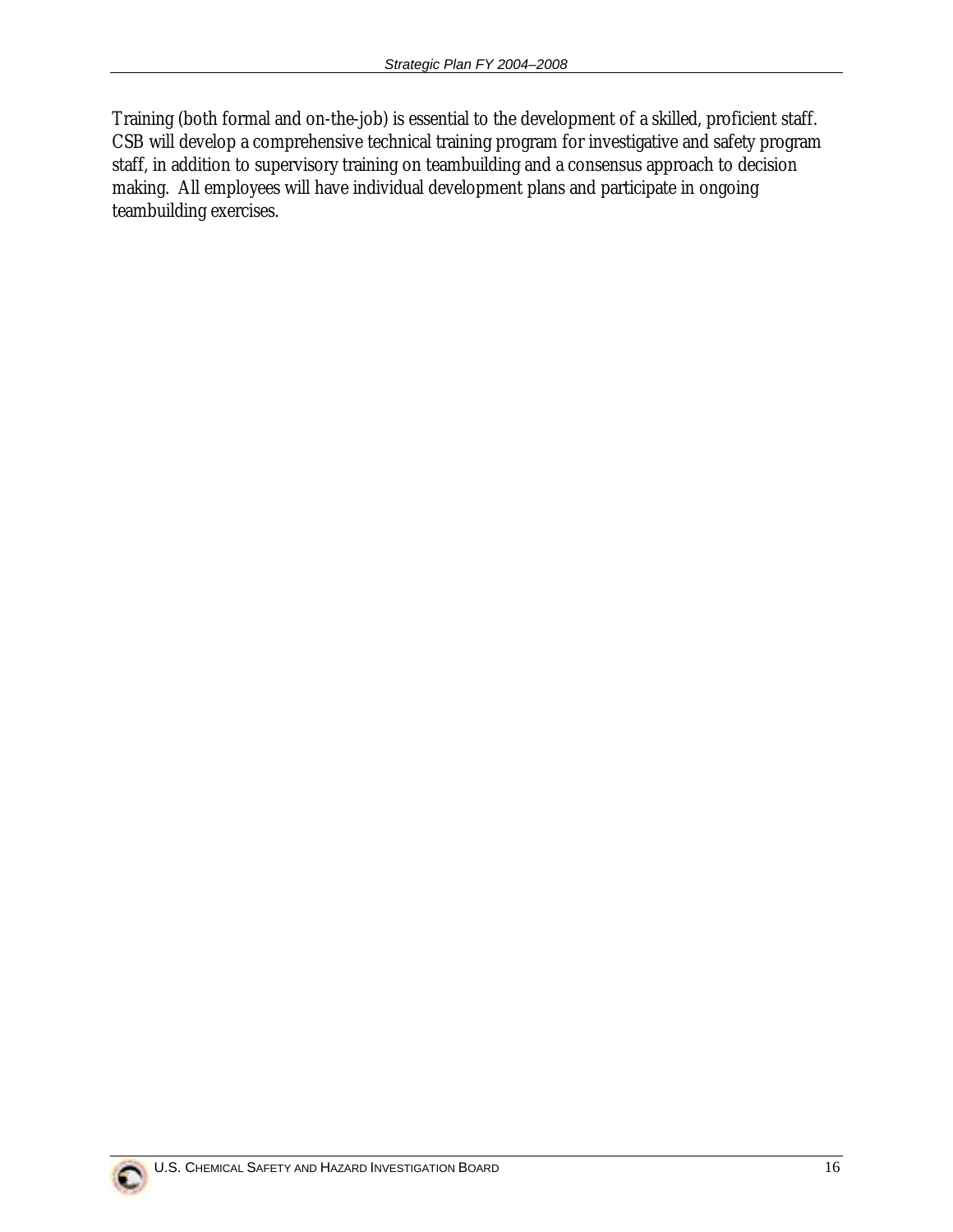#### **V. KEY FACTORS AFFECTING GOAL ACHIEVEMENT**

<span id="page-17-0"></span>The following factors may affect achievement of the CSB goals for FY2004–2008:

- ! Changes in the level of cooperation in ongoing incident investigations, in regulations or policies, in national initiatives, or in the level of interest and involvement of stakeholders.
- ! Decreases in Congressional support and funding.
- ! Instabilities in funding or staffing.
- ! A major catastrophic incident that requires dedicated resources.

#### **VI. RELATIONSHIPS WITH OTHER BUREAUS AND AGENCIES**

CSB works closely with EPA, OSHA, and ATF on accident investigations to minimize duplication of activities. As referenced earlier, this is accomplished through sharing of forensic test results, coordinating accident site control, and preserving evidence.

CSB has Memoranda of Understandings (MOUs) with EPA, OSHA, ATF, and NTSB for coordination of investigation activities. CSB also has an MOU with ATSDR for consultation on the human health impacts of chemical exposures.

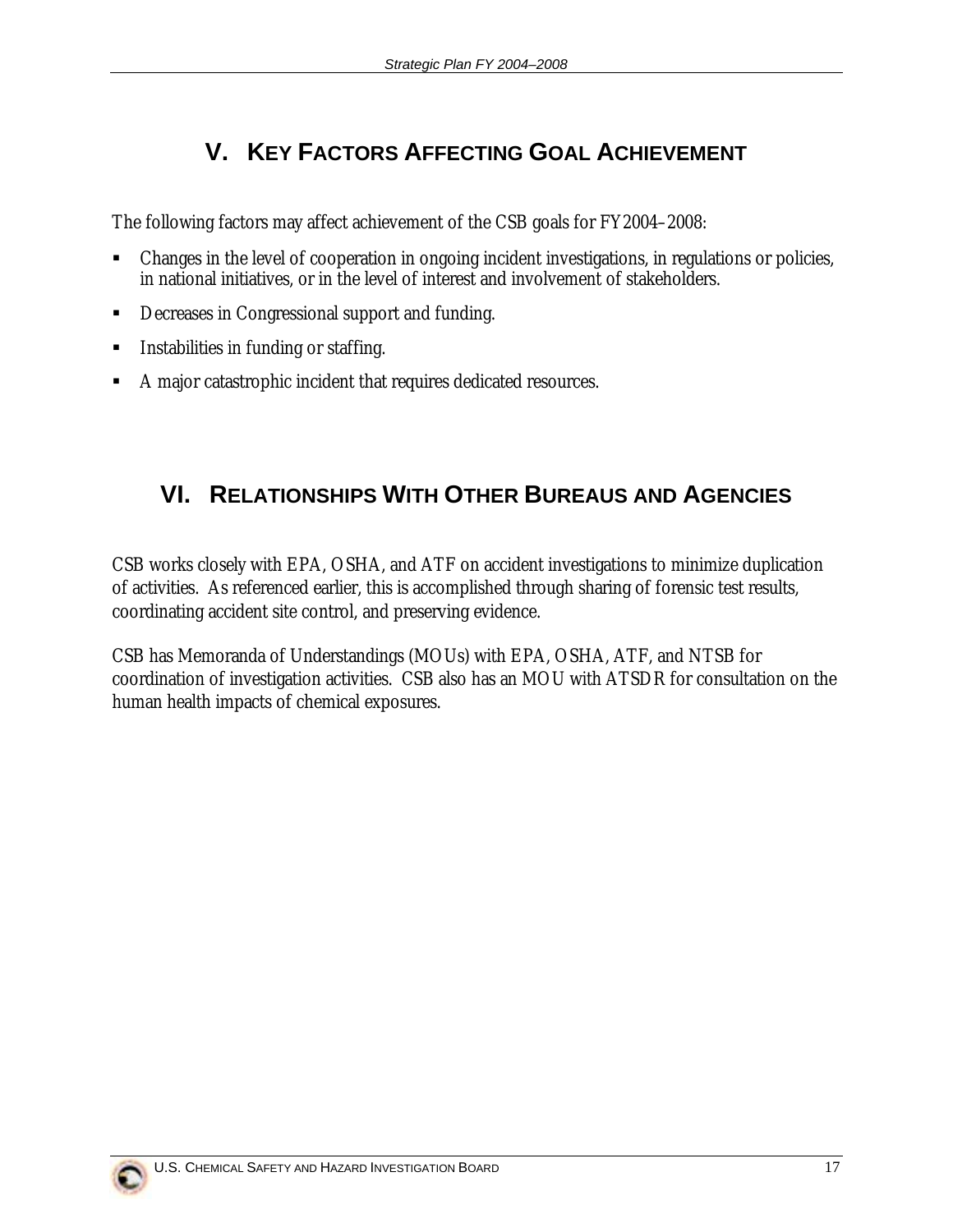#### **VII. PROGRAM EVALUATIONS**

#### <span id="page-18-0"></span>**Evaluations Used to Develop the Strategic Plan**

CSB programs and operations have had numerous reviews by external parties, including the General Accounting Office (GAO), the Office of Personnel Management (OPM), and the Office of Inspector General (OIG). The findings and recommendations from these evaluations have been used in developing the strategic plan, as highlighted below:

- ! *Status of Implementation Effort, GAO/T-RCED-99-167*: This evaluation addressed the CSB budget request for FY 2000 in three areas, one of which was investigations and recommendations.
- ! *Chemical Safety Board: Improved Policies and Additional Oversight Are Needed, GAO/RCED-00-19*: The report recommended that CSB develop and implement clear policies and procedures in the investigation protocol to further ensure impartiality and thoroughness. In response to this evaluation, CSB developed an investigation protocol in late 1999 and is currently revising this protocol based on additional investigative experience.
- ! *Review of Human Capital Management, OPM/December 31, 2001*: This review focused on how well the CSB human capital program promoted mission accomplishment. OPM commended CSB for its human capital policy and program development, and recommended actions to improve the overall effectiveness of the program.
- ! *Issues Regarding Management Accountability, Control, and Direction Have Not Been Resolved, OIG/IC-01- 02*: This evaluation addressed the Board members' shared decision-making authority, vacancies in key management positions, and management accountability and integrity. The OIG made 10 recommendations to improve management. CSB implemented all the recommendations within 6 months of receiving the OIG report.
- ! *Human Capital Management Needs to be More Organized, Strategic, and Accountable, OIG/IC-01-03*: The evaluation of our human resource management program found it to be in compliance with legal requirements. Six recommendations were made to improve efficiency and effectiveness. CSB took immediate action on each recommendation.

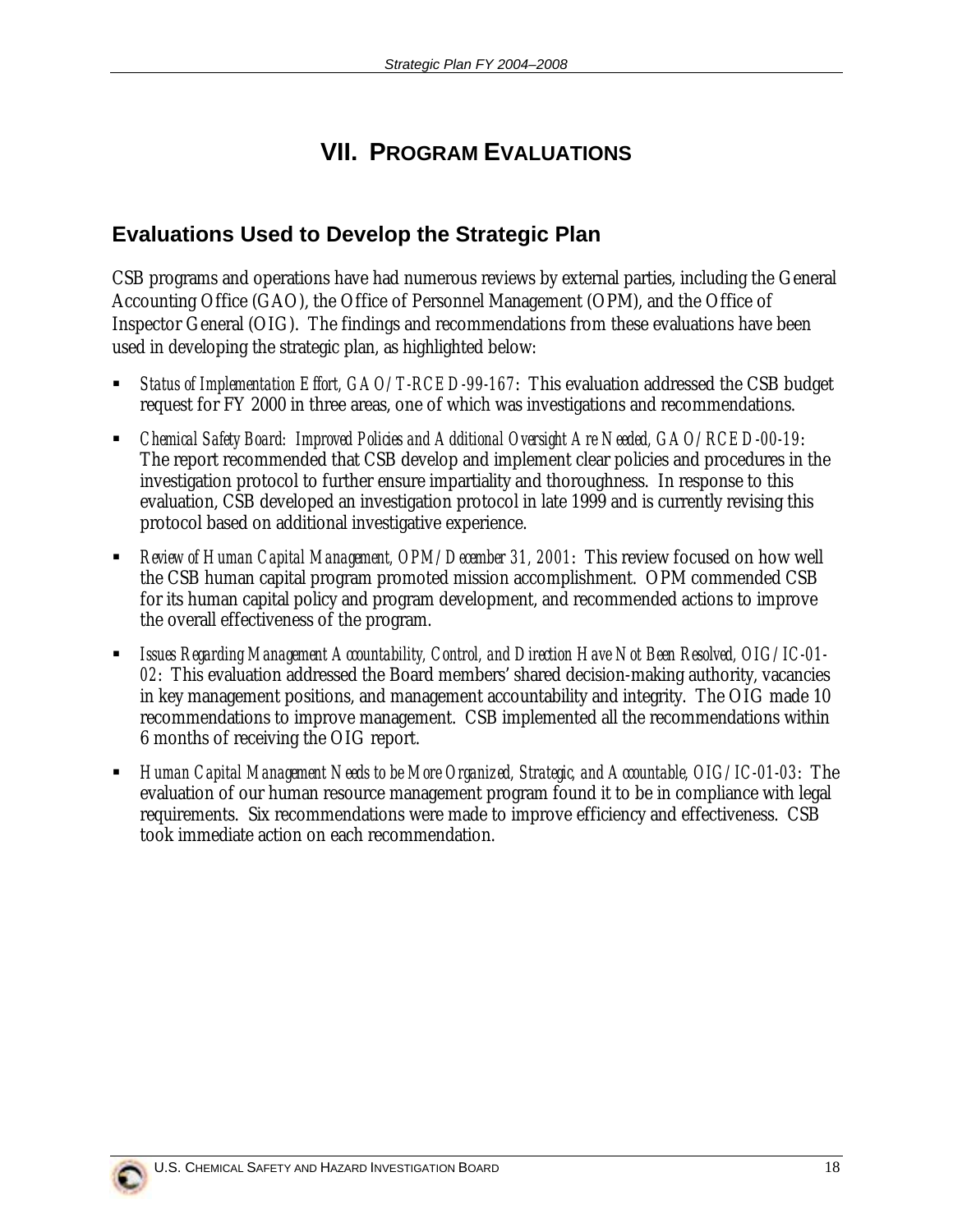#### <span id="page-19-0"></span>**Future Evaluations**

CSB does not have a formal schedule for future evaluations. However, we will use the following methods in continuing program evaluation:

- **Self-assessment:** CSB will monitor and continuously improve its work processes, functions, and program results through data collection, analysis, and targeted solutions.
- ! **Assessment by key stakeholders:** Stakeholders will assess the effectiveness of CSB through questionnaires, surveys, and interviews at the completion of key assignments, at public hearings, at public meetings, and in roundtables. Results will identify the strengths and weaknesses of programs and areas for improvement.

CSB welcomes independent assessments of its operations and will continue to cooperate in all aspects of such evaluations. The OIG is currently conducting a comprehensive review of CSB mission effectiveness.

#### **VIII. CONSULTATIONS**

CSB devoted significant time and attention during FY 2003 to updating its Strategic Plan and aligning the performance of its staff with the CSB mission. The Board and staff participated in a comprehensive, structured strategic planning process involving retreats, interviews, and all-hands meetings.

Furthermore, CSB conducted extensive outreach activities with key stakeholders to solicit input and feedback from professionals working in the fields most affected by CSB activities. Outreach and coordination included:

- ! Presentations by Board members at scientific, industry trade association, and labor union meetings.
- ! Periodic public meetings with the entire range of stakeholders.
- ! Discussions with key Congressional staff.
- ! A strategic planning stakeholder roundtable.
- ! A live web cast featuring e-mailed questions from around the country.

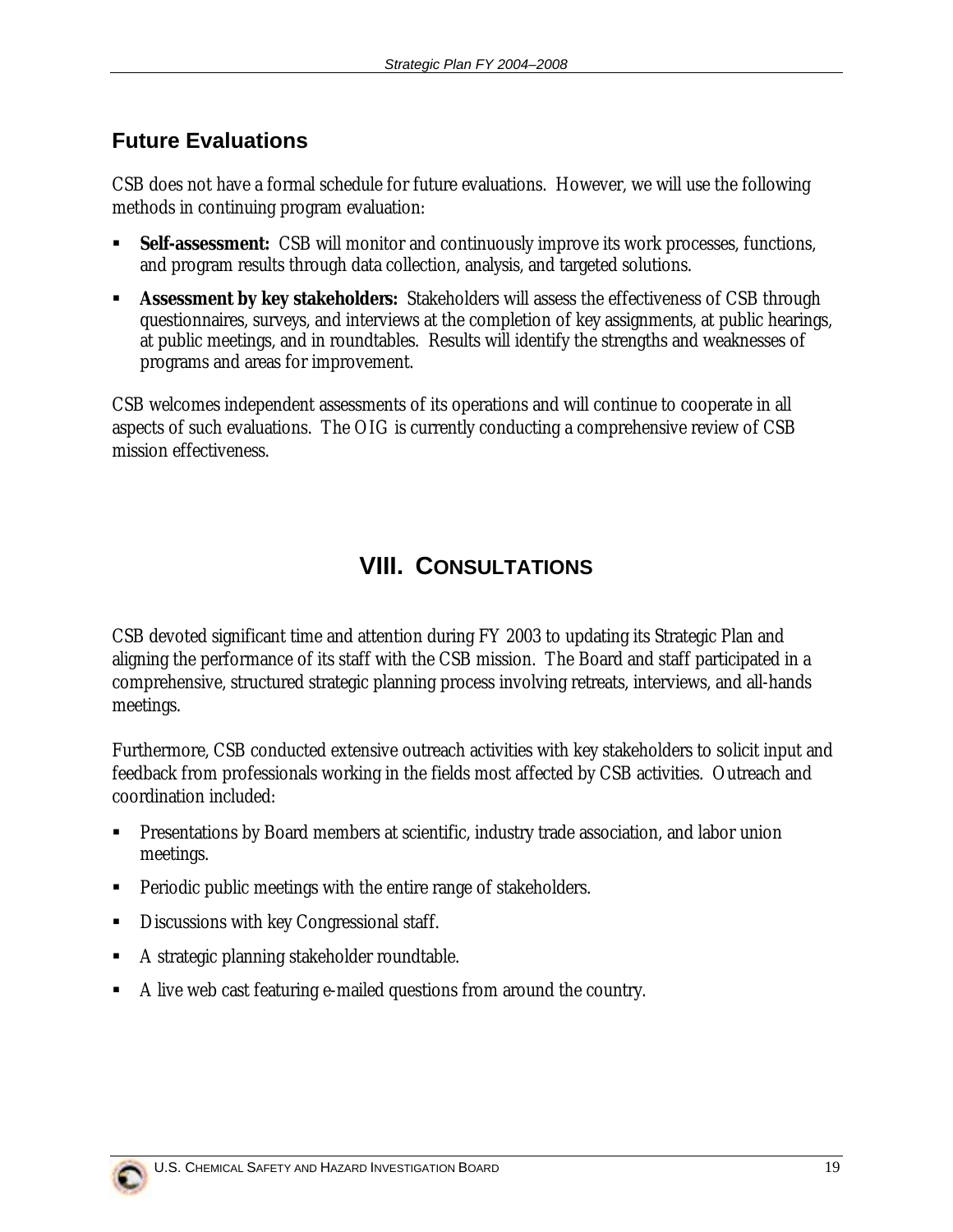### **APPENDICES**

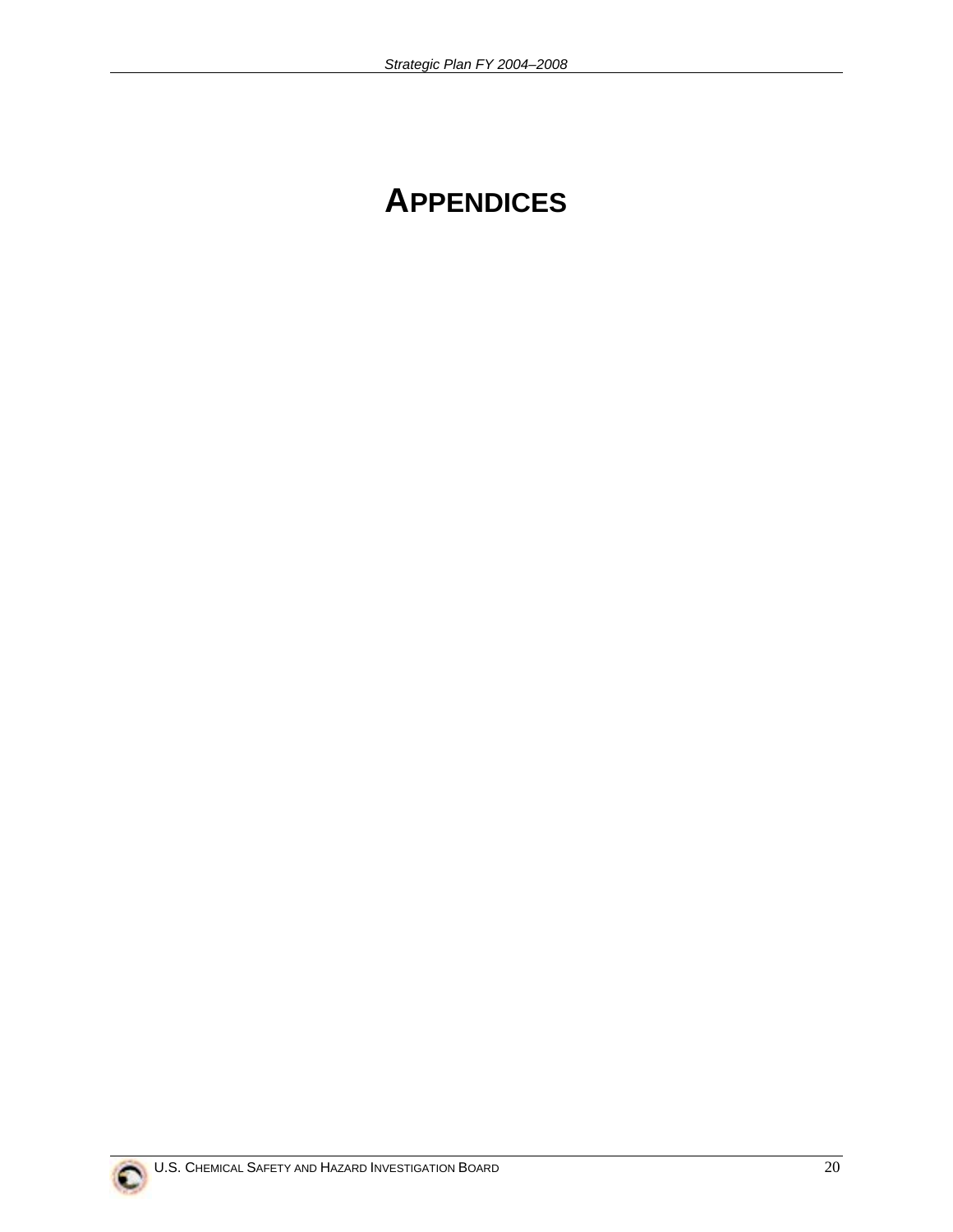#### <span id="page-21-0"></span>**APPENDIX A: BUDGET ALLOCATIONS BY STRATEGIC GOALS, FY 2003**

| <b>CATEGORY</b>                   | <b>GOAL1</b> | <b>GOAL 2</b> | GOAL <sub>3</sub> | <b>TOTAL</b> |
|-----------------------------------|--------------|---------------|-------------------|--------------|
| Personnel Compensation & Benefits | 2,277,000    | 1,120,000     | 1,920,000         | 5,317,000    |
| Travel/People                     | 191,000      | 62,000        | 29,000            | 282,000      |
| Rent/Communication/Utilities      | 286,000      | 231,000       | 231,000           | 748,000      |
| Printing/Reproduction             | 34,000       | 3,000         | 6.000             | 43,000       |
| Other Services (Contracts)        | 764,000      | 169,000       | 293,000           | 1,226,000    |
| Supplies and Materials            | 74,000       | 40,000        | 24,000            | 138,000      |
| Equipment                         | 18,000       | 14,000        | 22,000            | 54,000       |
| <b>TOTAL</b>                      | 3,644,000    | 1,639,000     | 2,525,000         | 7,808,000    |

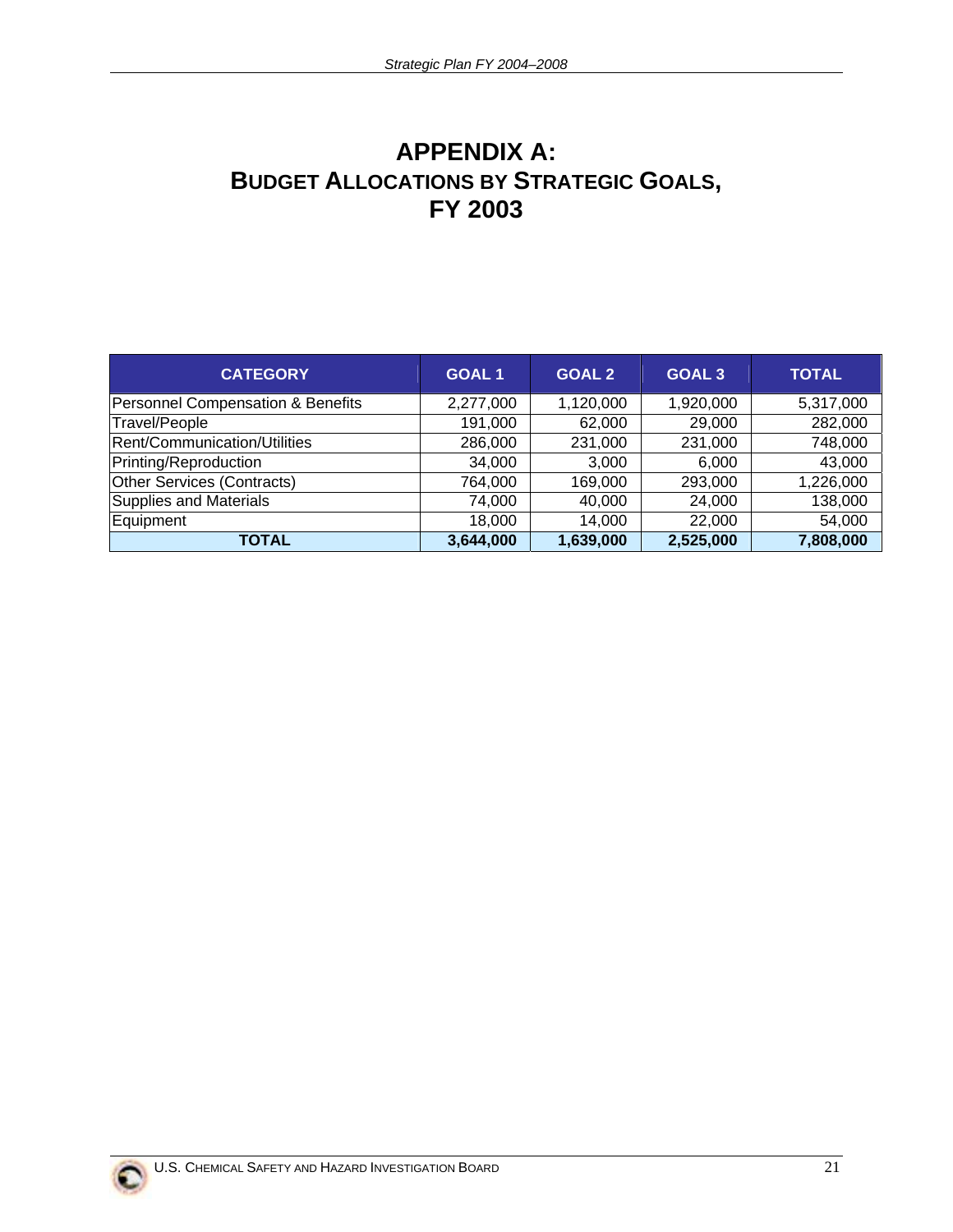#### <span id="page-22-0"></span>**APPENDIX B: STAKEHOLDER OUTREACH ACTIVITIES IN FY 2003**

#### **Consultations**

**CSB Data Roundtable** on the reporting of accidental chemical process releases in the chemical industry was attended by industry, labor unions, trade associations, Federal agencies, professional associations, academia, and environmental groups, Washington, DC, November 14, 2002.

**CSB Stakeholder Roundtable on FY 2004–2008 Strategic Plan** was attended by industry, labor unions, trade associations, Federal agencies with cross-cutting functions, the Office of Management and Budget (OMB), professional associations, academia, and environmental groups, Washington, DC, May 15, 2003.

**Chemical Safety Board, Environmental Protection Agency, and Occupational Safety and Health Administration Reactives Roundtable** on regulatory alternatives for controlling reactive hazards was attended by stakeholders from industry, labor, academia, government, and other organizations to discuss how EPA and OSHA might expand their regulatory coverage of reactive hazards, as recommended by CSB, Washington, DC, June 10, 2003.

**CSB Strategic Plan Electronic Webcast on FY 2004–2008 Strategic Plan** to obtain input on CSB goals and strategies for the upcoming five years, Washington, DC, May 28, 2003.

#### **Presentations**

- **American Petroleum Institute:** The U.S. Chemical Safety Board's Reactive Hazard Investigation, Dallas, Texas, September 19, 2002.
- **Synthetic Organic Chemicals Manufacturers Association:** The U.S. Chemical Safety Board's Reactive Hazard Investigation, Arlington, Virginia, October 2, 2002.
- **Louisiana Chemical Association:** The U.S. Chemical Safety Board's Reactive Hazard Investigation, Mobile, Alabama, October 10, 2002.
- **Center for Chemical Process Safety:** The U.S. Chemical Safety and Hazard Investigation Board, October, 8, 2002.
- **Center for Chemical Process Safety:** The U.S. Chemical Safety Board's Reactive Hazard Investigation, October 11, 2002.
- **American Petroleum Institute:** Investigation Outlook Through 2001, New Orleans, Louisiana, November 14, 2002.

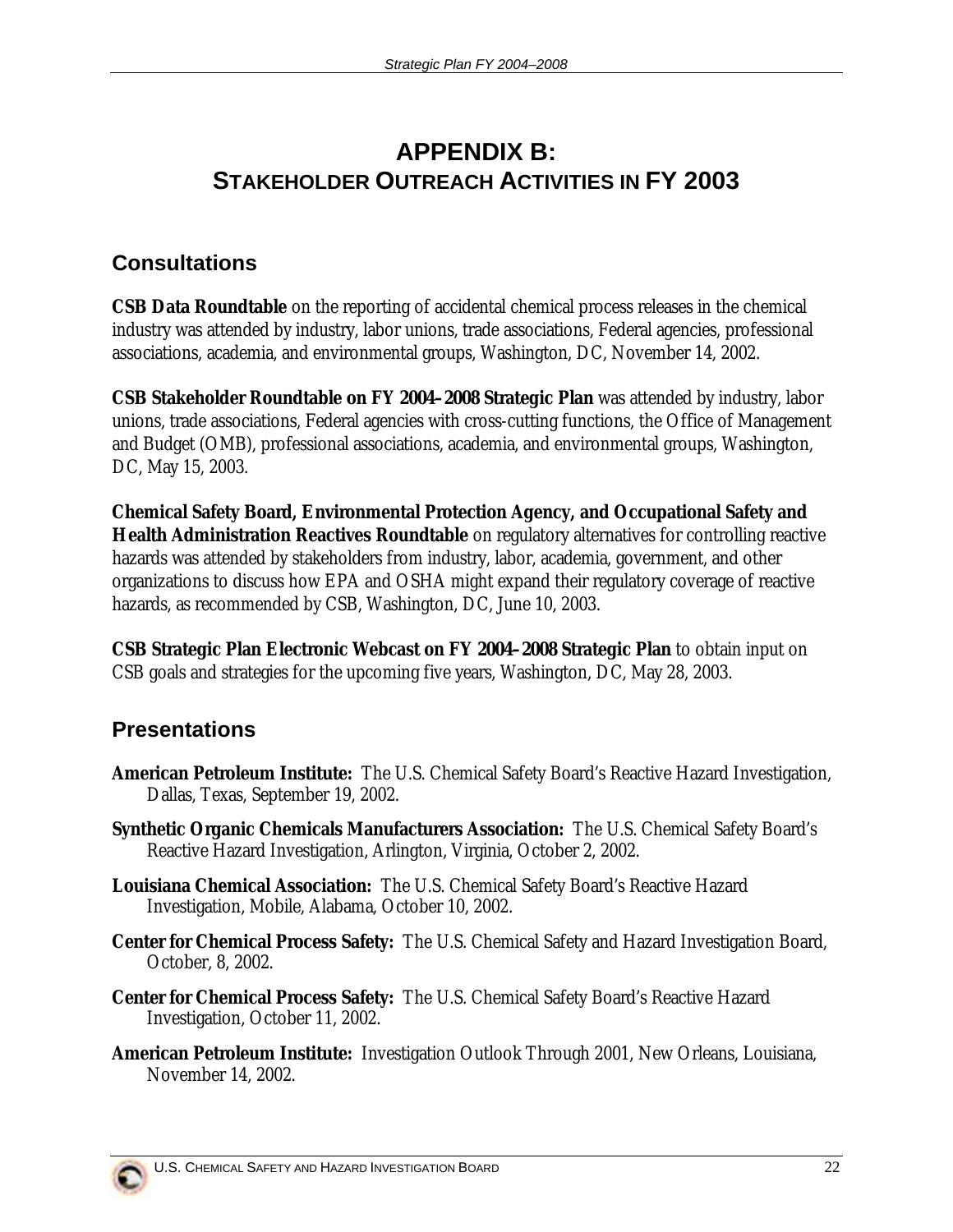- **American Petroleum Institute:** Motiva Investigation, New Orleans, Louisiana, November 14, 2002.
- **New Jersey Chemical Industry Council:** The U.S. Chemical Safety Board's Reactive Hazard Investigation, Cranbury, New Jersey, November 21, 2002.
- **Center for Chemical Process Safety:** Improving Coverage of Reactive Hazards Under the OSHA Process Safety Management Standard Investigation, Orlando, Florida, January 15, 2003.
- **California United Program Agency Conference:** The U.S. Chemical Safety Board's Reactive Hazard Investigation, Anaheim, California, February 4, 2003.
- **Southern California Local Emergency Planning Committees:** The U.S. Chemical Safety Board's Reactive Hazard Investigation, Anaheim, California, February 5, 2003.
- **Contra Costa County CAER Safety Summit:** The U.S. Chemical Safety Board's Reactive Hazard Investigation, Martinez, California, February 6, 2003.
- **Center for Chemical Process Safety:** Improving Coverage of Reactive Hazards Under the OSHA Process Safety Management Standard Investigation, Washington, DC, February 12, 2003.
- **ORC:** Improving Coverage of Reactive Hazards Under the OSHA Process Safety Management Standard Investigation, Washington, DC, February 15, 2003.
- **WPI, MIT, Tellus:** The U.S. Chemical Safety Board's Reactive Hazard Investigation, February 23–25, 2003.
- **Dupont Wilmington:** The U.S. Chemical Safety Board's Reactive Hazard Investigation, Wilmington, Delaware, February 28, 2003.
- **Wisconsin Association of Hazardous Material Responders:** Emergency Response, March 1, 2003.
- **Wharton School, University of Pennsylvania:** Accident Epidemiology, March 4, 2003.
- **Ohio Chemical Technology Council:** A Candid Assessment of Chemical Industry Safety, Columbus, Ohio, March 4, 2003.
- **Mary Kay O'Connor Process Safety Center:** The U.S. Chemical Safety Board's Reactive Hazard Investigation, College Station, Texas, March 6–7, 2003.
- **Chevron Philips:** The U.S. Chemical Safety Board's Reactive Hazard Investigation, St. James, Louisiana, March 17, 2003.
- **New Jersey TCPA:** The U.S. Chemical Safety Board's Reactive Hazard Investigation, March 17, 2003.
- **Louisiana Department of Environmental Quality:** The U.S. Chemical Safety Board's Reactive Hazard Investigation, Lafayette, Louisiana, March 18, 2003.
- **Bureau of Alcohol, Tobacco, and Firearms:** The U.S. Chemical Safety and Hazard Investigation Board, Washington, DC, March 26, 2003.

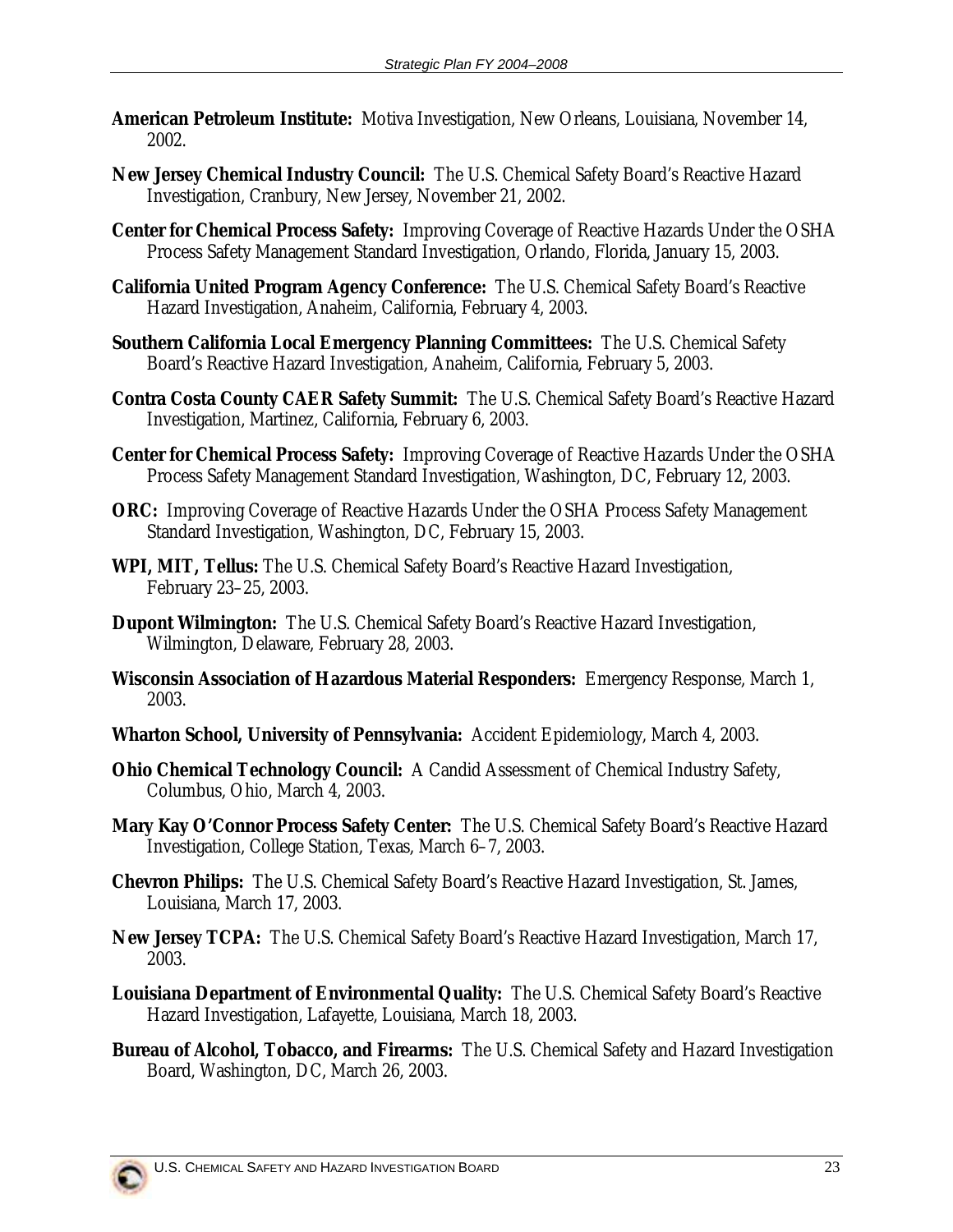- **American Institute of Chemical Engineers Loss Prevention Symposium:** Reactives Hazard Investigation, New Orleans, Louisiana, April 1, 2003.
- **American Institute of Chemical Engineers Loss Prevention Symposium:** Concept Sciences Investigation, New Orleans, Louisiana, April 2, 2003.
- **American Petroleum Institute:** The U.S. Chemical Safety and Hazard Investigation Board, Washington, DC, April 2, 2003.
- **American Institute of Chemical Engineers Loss Prevention Symposium:** BP Amoco Investigation, New Orleans, Louisiana, April 3, 2003.
- **Process Safety Management Forum:** The U.S. Chemical Safety Board's Reactive Hazard Investigation, April 10, 2003.
- **American Institute of Chemical Engineers:** Improving Coverage of Reactive Hazards Under the OSHA Process Safety Management Standard Investigation, New Orleans, Louisiana, April 2, 2003.
- **American Society for Testing and Materials:** Improving Coverage of Reactive Hazards Under the OSHA Process Safety Management Standard Investigation, Kansas City, Missouri, April 9, 2003.
- **Georgia Process Safety Group:** Reactives Hazard Investigation, Brunswick, Georgia, April 14, 2003.
- **Synthetic Organic Chemical Manufacturers Association:** The U.S. Chemical Safety and Hazard Investigation Board, April 14, 2003.
- **National Petrochemical Refiners Association:** Refinery Issues, April 24, 2003.
- **Society for Chemical Hazard Communication:** The U.S. Safety Board's Reactive Hazard Investigation and Recommendations, Ft. Lauderdale, Florida, April 29, 2003.
- **Maryland Chemistry and Industrial Technology Alliance:** The U.S. Chemical Safety Board's Activities and the Reactive Hazard Investigation, Baltimore, Maryland, April 30, 2003.
- **University of Maryland School of Nursing:** Fires, Explosions, and Toxic Incidents: The Role of the U.S. Chemical Safety Board and Its Impact on Public Health, Baltimore, Maryland, May 5, 2003.
- **National Institute for Storage Tank Management:** Motiva Investigation, Orlando, Florida, May 8, 2003.
- **Southern California CAER Committee:** The U.S. Chemical Safety Board's Activities and Community Emergency Notification, Carson, California, May 14, 2003.
- **Duke Energy Company:** The U.S. Chemical Safety Board's Activities, Washington, DC, May 14, 2003.
- **American Industrial Hygiene Conference and Exposition:** The U.S. Chemical Safety Board's Reactive Hazard Investigation and Recommendations, Dallas, Texas, May 15, 2003.

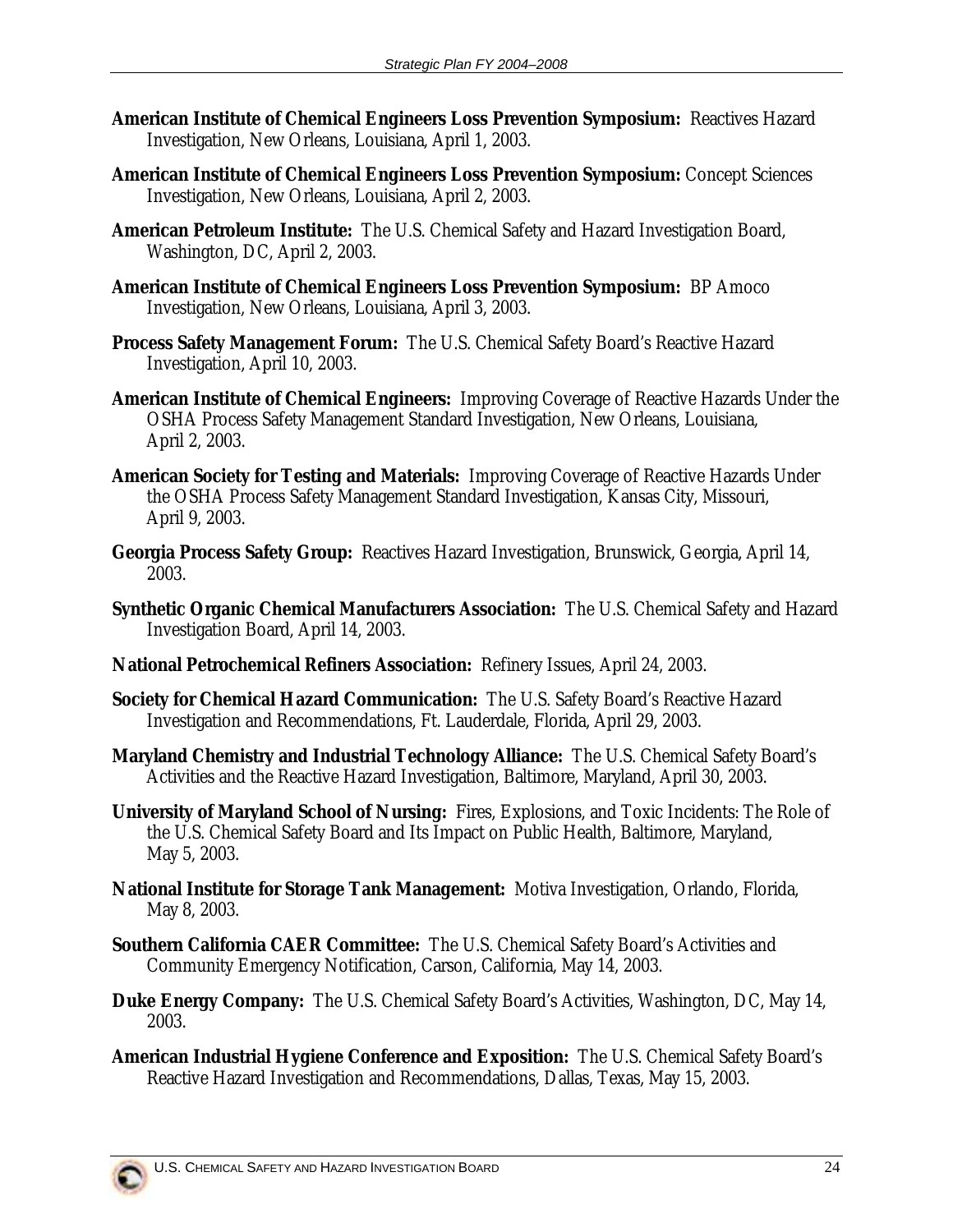- **Southern California Society for Risk Analysis:** DPC Investigation and Overview of CSB Investigations, Los Angeles, California, May 16, 2003.
- **Georgia-Pacific PACE Council:** Reactives, Georgia-Pacific Investigation, and NASH Study,

May 23, 2003.

- **Texas Chemical Council:** Presentation and Discussion on Reactive Chemicals, Galveston, Texas, June 2, 2003.
- **Texas Chemical Council:** The U.S. Chemical Safety and Hazard Investigation Board, Galveston, Texas, June 4, 2003.
- **Region IV VPPA Health & Safety Conference:** The U.S. Chemical Safety and Hazard Investigation Board's Reactive Hazard Investigation and Recommendations, Myrtle Beach, South Carolina, June 17, 2003.